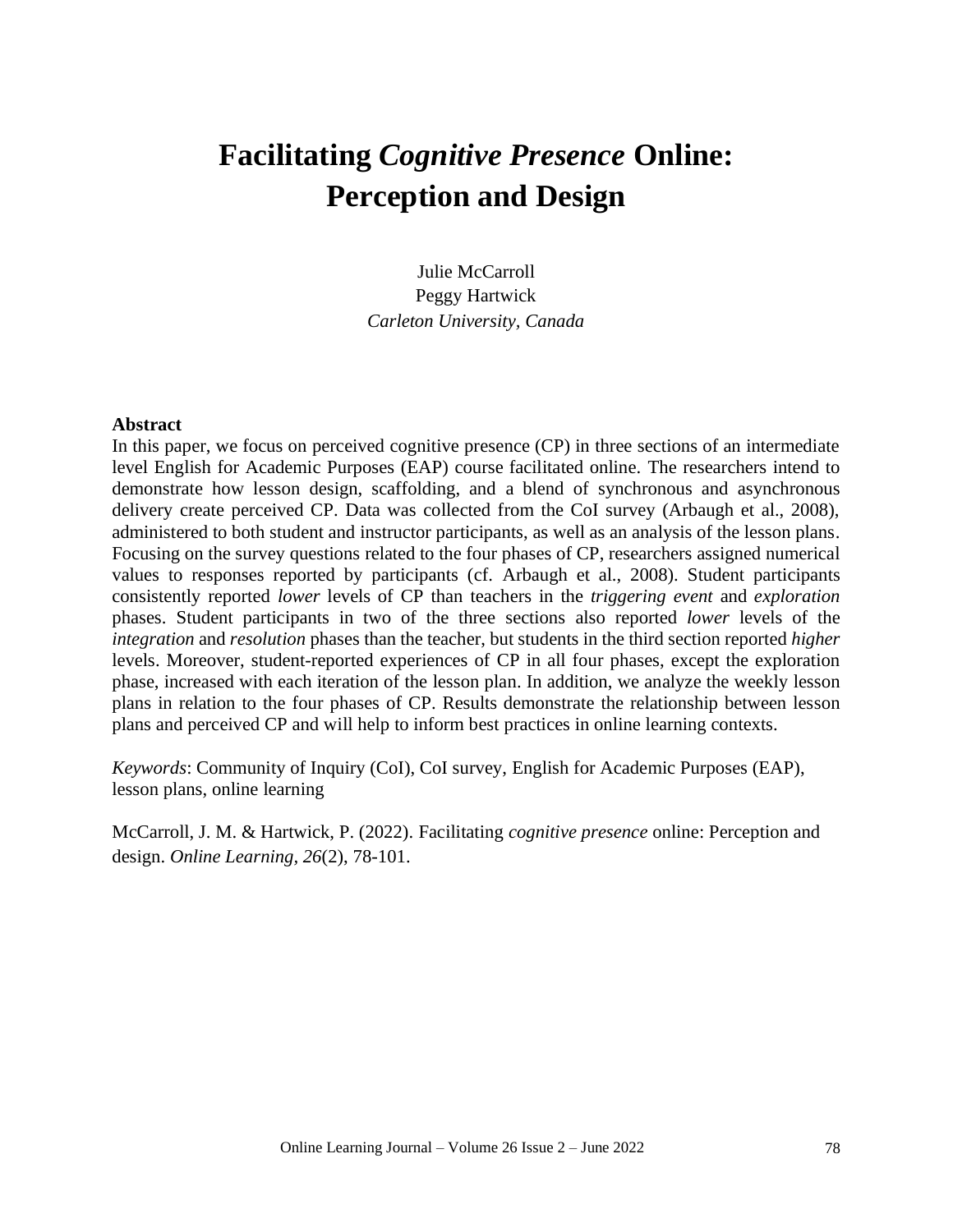The COVID-19 pandemic pushed many into unfamiliar teaching and learning contexts in which classroom delivery of content and interactive learning scenarios suddenly moved online. This unexpected shift was disruptive in that teachers had little time, and perhaps little knowledge or experience, to shift their familiar physical classroom-based practice to a purely online delivery. Students too were suddenly interacting through headsets and video conferencing tools which lacked the three-dimensional affordances of a physical classroom that allowed for spontaneous opportunities to interact through voice, movement, or gestures.

Forced into this context with little time to consider best practices for online design and delivery, teachers persevered, but they suddenly needed to consider the affordances of digital tools and online contexts in the design and delivery of content and class time. As a result, a critical question emerged: How can educators best engage students online to facilitate cognitive presence?

A challenge for many teachers, particularly in language learning contexts, was to create and maintain a sense of community where students not only felt at ease but were also motivated to interact and contribute as they engaged with course content through language and experience. This sense of community and view of language learning assumes a social lens in which the learner is part of a community that purposefully interacts to exchange ideas and complete tasks (cf. Lave, 1996; van Lier, 2000; Vygotsky, 2012). As practitioners, we understand that language develops when the context presents conditions that are social, dynamic, engaging, and flexible (cf. Chaiklin & Lave, 1996; Lave, 1996; van Lier, 2000); consequently, effective learning opportunities emerge through purposefully designed tasks that consider the affordances of online spaces and digital tools (Hartwick, 2018; Hartwick & Fox, in press). Similarly, as researchers, we believe that language develops through practice and interaction, which are necessary conditions of language development (cf. Vygotsky, 2012). Further, language development is not solely about the attainment of discrete skills, like vocabulary acquisition, but includes skills like collaboration, problem solving, and critical thinking (Dede, 2010). These beliefs very much shape our teaching practices and have motivated this study.

This study was designed in response to the new challenges for creating strong learning communities in digitally mediated spaces brought about by the COVID-19 pandemic and the resulting transfer of teaching in the fall 2020 to strictly online contexts. The researchers reflected on their teaching practice in relation to the *Community of Inquiry* (CoI) framework (Garrison et al., 2000), focusing on *cognitive presence* (CP). Moving away from text-based analysis used in earlier studies (cf., Garrison et al., 2000; Oriogun et al., 2005; Vaughan & Garrison, 2005), we looked at the types and timing of technologically mediated tasks in relation to the four phases of CP: *triggering event, exploration, integration,* and *resolution.* Thus, participant texts were not analyzed for evidence of CP as described in earlier studies (Garrison et al., 2000). Instead, we analyzed our lesson plans in relation to the four phases of CP.

This became important as many teachers did not have the time to reconsider their practice according to pedagogically sound practices intended to guide the delivery and design of online teaching, nor did they have time to consider the affordances of the space and tools, often new to the teacher, as important mediators of successful social interactions online (cf. Lantolf & Thorne, 2007). We chose the CoI framework as an analytical tool. We wanted to understand how the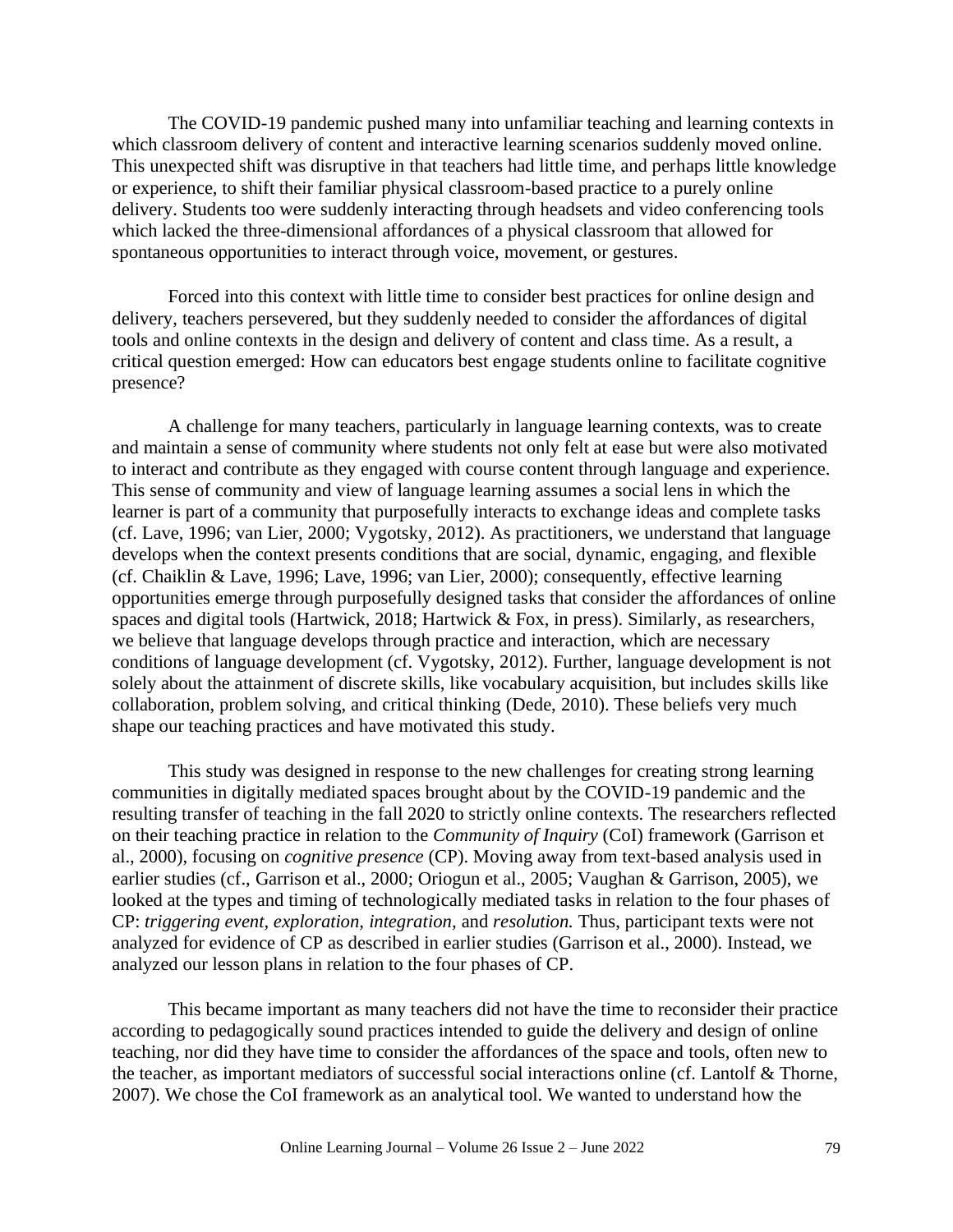designed tasks impacted student perception of CP with respect to the four phases. Importantly, teachers in this study did not design their lesson plans with the CoI framework in mind.

At time of writing, a Google Scholar search showed that Garrison et al.'s (2000) seminal paper on the CoI framework had over 7,000 citations. Yet, Garrison (2017) reports that few research papers focus on CP as compared to social and teaching presence. Citing Noteboom and Claywell (2010), Choo et al. (2020) argue that CP in an online environment might be the most difficult element in terms of measuring and facilitating. Further, studies to date (Garrison et al., 2000; Oriogun et al., 2005; Vaughan & Garrison, 2005) largely assess the CoI by coding the asynchronous written texts. To date, we are unaware of any studies that consider topic material in relation to the four phases of CP. This study looks for evidence of these elements and planned opportunities for thinking, listening, and expression through an analysis of lesson plans. The teacher-researchers in this study evaluated the teaching materials and workflow of their three sections to establish how teaching presence may have emerged to facilitate CP.

This study seeks to answer the following question: How does weekly task design and the facilitation of lesson plans, either synchronously or asynchronously, impact student and teacher perception of CP based on the four phases: triggering event, exploration, integration, and resolution?

We begin with an overview of literature related to the CoI framework, an explanation of our methodology, a description of the study context and analysis, followed by results and discussion. We reflect on the study's limitations as well as implications for best practices and possibilities for future research.

## **Literature Review**

As noted, our research is primarily motivated and best understood through a social theoretical lens wherein language develops best when learners interact as part of a social group who share experiences and collaborate.

#### **Community of Inquiry Framework**

The CoI framework (Garrison et al., 2000) asserts that deep and meaningful educational experiences occur when a community of learners, who assume both the role of teacher and learner, are successfully engaged in learning activities (Garrison, 2017). The framework is based on a collaborative constructivist perspective, reflecting the view that "collaboration and constructivism respectively correspond to the teaching and learning responsibilities of an educational experience" (Garrison, 2017, p. 9). Citing John Dewey, Garrison explains that "through purposeful collaboration, ideas are communicated, and knowledge is constructed and confirmed" (p. 10). The achievement of this educational experience occurs when the three mutually reinforcing dimensions of the CoI framework (teaching, social, and cognitive presence) converge (Vaughan, et al., 2013).

Teaching presence is a necessary, unifying presence responsible for the design, facilitation, and direction of the social and cognitive presences (Anderson, et al., 1999; Garrison, 2017; Vaughan et al., 2013). Importantly, both teachers and learners assume the responsibility of teaching presence in a community of learners, with the overarching goal being for learners to gradually assume more of the teaching presence role as they develop the ability to construct and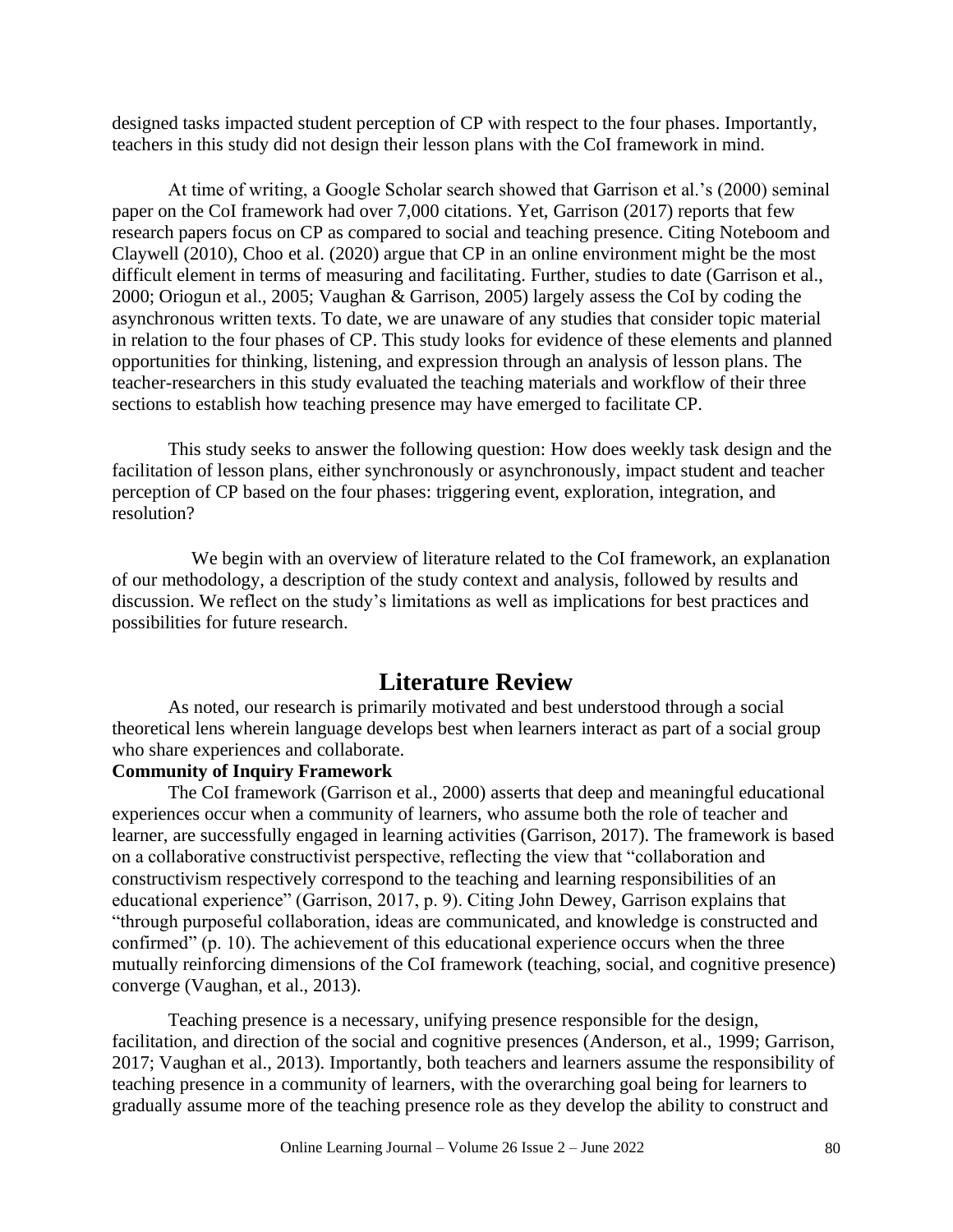reflect on meaning (Garrison, 2017). Based on our interpretation of the framework and for the purpose of analysis, we see teaching presence as a first step in the creation of meaningful learning opportunities (Figure 1). The design of the learning context helps to create a comfortable environment where learners engage with ease to facilitate collaboration, critical thinking, and achievement of outcomes. This design process is iterative, flexible, and constantly moving.



*Note.* Researchers' interpretation of interconnectedness of three CoI presences.

Social presence refers to learning environments characterized by "trust, open communication, and group cohesion" (Vaughan et al., 2013, p. 11). It is the students' perception of comfort and ease as they interact within a community of learners (Anderson et al., 1999). Social presence in digitally mediated contexts lacks the social and non-verbal cues typical of face-to-face interactions but may afford greater opportunity for students to "speak-up" and participate anonymously (Anderson et al., 1999). Establishing social presence online, particularly when written rather than spoken communication is relied on, can be challenging; yet, facilitators must create and sustain social presence to achieve a CoI (Garrison, 2017). They must, however, reflect the pedagogy of online learning, rather than attempting to replicate the face-to-face classroom experience (Garrison, 2017). Students typically interact first socially, and then cognitively as they collaborate and construct meaning (Vaughan et al., 2013).

CP, the focus of this study, is considered the most basic and most connected to the achievement of learning outcomes (Garrison, et al., 2000). CP, closely aligned with critical thinking, has been defined "as the extent to which learners are able to construct and confirm meaning through sustained reflection and discourse in a critical community of inquiry" (Garrison, et al., 2001, p. 11). Garrison (2017) argues that CP, a collaborative process of inquiry, includes critical thinking and listening. Learners are expected to develop greater CP as they become more competent and confident (Garrison, 2017).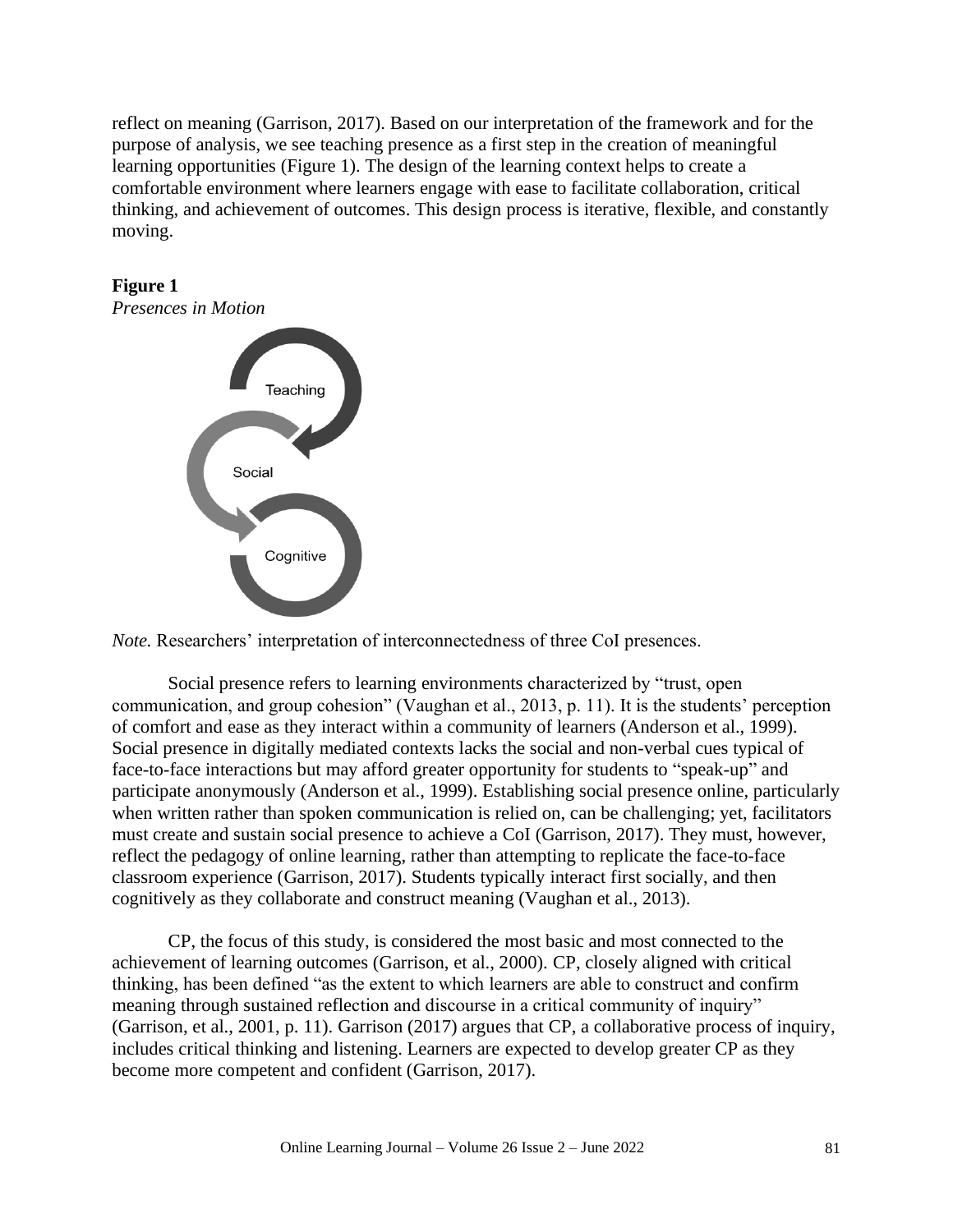CP "is operationalized by the Practical Inquiry (PI) model that consists of four phases of inquiry – triggering event, exploration, integration, and resolution" (Garrison, 2017, p. 26). The first phase, triggering event, is described as an event or experience that triggers curiosity (Garrison et al., 2000). A guiding question may sufficiently stimulate deep discussion at this stage (Vaughan, 2010). This curiosity leads to the exploration phase when learners try to resolve or make sense of what was triggered. Exploration may be characterized by participants exchanging information, or experiencing, living, or immersing themselves in a learning situation (Garrison et al., 2000; Vaughan, 2010). The third phase, integration, is described as reflective wherein the learner visibly connects and integrates what is learned and experienced. Garrison et al. (2000) explain that new discoveries and knowledge are conceptualized at this phase. The inquiry model culminates with the resolution phase whereby problems are critically assessed and solved, and new questions may again prompt the triggering phase.

CP is also supported by social presence (Kanuka & Garrison, 2004). Higher levels of social presence facilitate the collaboration and construction of meaning in learner communities. However, strategies that facilitate interaction in online learning environments are insufficient to create CP (Garrison & Cleveland-Innes, 2005). While the quantity of student interaction may be indicative of social presence, it is the quality of student interaction (collaboration) that will determine CP and, subsequently, facilitate deep and meaningful learning experiences (Garrison & Cleveland-Innes, 2005).

Participants manifest all three mutually reinforcing presences of the CoI (Garrison, 2017). For instance, Akyol and Garrison (2008) found that social presence is dominant at the beginning of the course as students develop relationships and negotiate roles; whereas cognitive and teaching presences dominate as the term progresses and students focus more on academics. Furthermore, the presences are mutually reinforcing. Choo et al. (2020) cite Noteboom and Claywell (2010) who found that high levels of CP were reported by students who also had high levels of social and teaching presences. It is at the intersection of the three presences that deep and meaningful learning experiences occur.

## **Method**

The current study sought to identify whether the design of weekly lesson plans (synchronous and asynchronous) aligned with the four phases of CP, directly addressing the research question. The survey results were analyzed alongside the lesson plans of two teacherresearchers in order to investigate more closely the relationship between task design and perceived CP. This approach sought to map out the teacher-researchers' practice in relation to the CoI framework, focusing on CP.

#### **Context**

As with most post-secondary instruction, courses for the current study were taught entirely online in the fall 2020 semester as a response to the global pandemic. Teacherresearchers taught three sections of an intermediate level English for Academic Purpose (EAP) course hosted on a learning management system platform (Moodle). Teachers employed available tools to mediate synchronous and asynchronous interactions, such as forums, lessons, quizzes, and interactive content. Synchronous class times, which were approximately two thirds of the regularly scheduled class time, were hosted in a web conferencing platform that facilitated text-based chats, audio and camera functionality, and a collaborative writing surface, as well as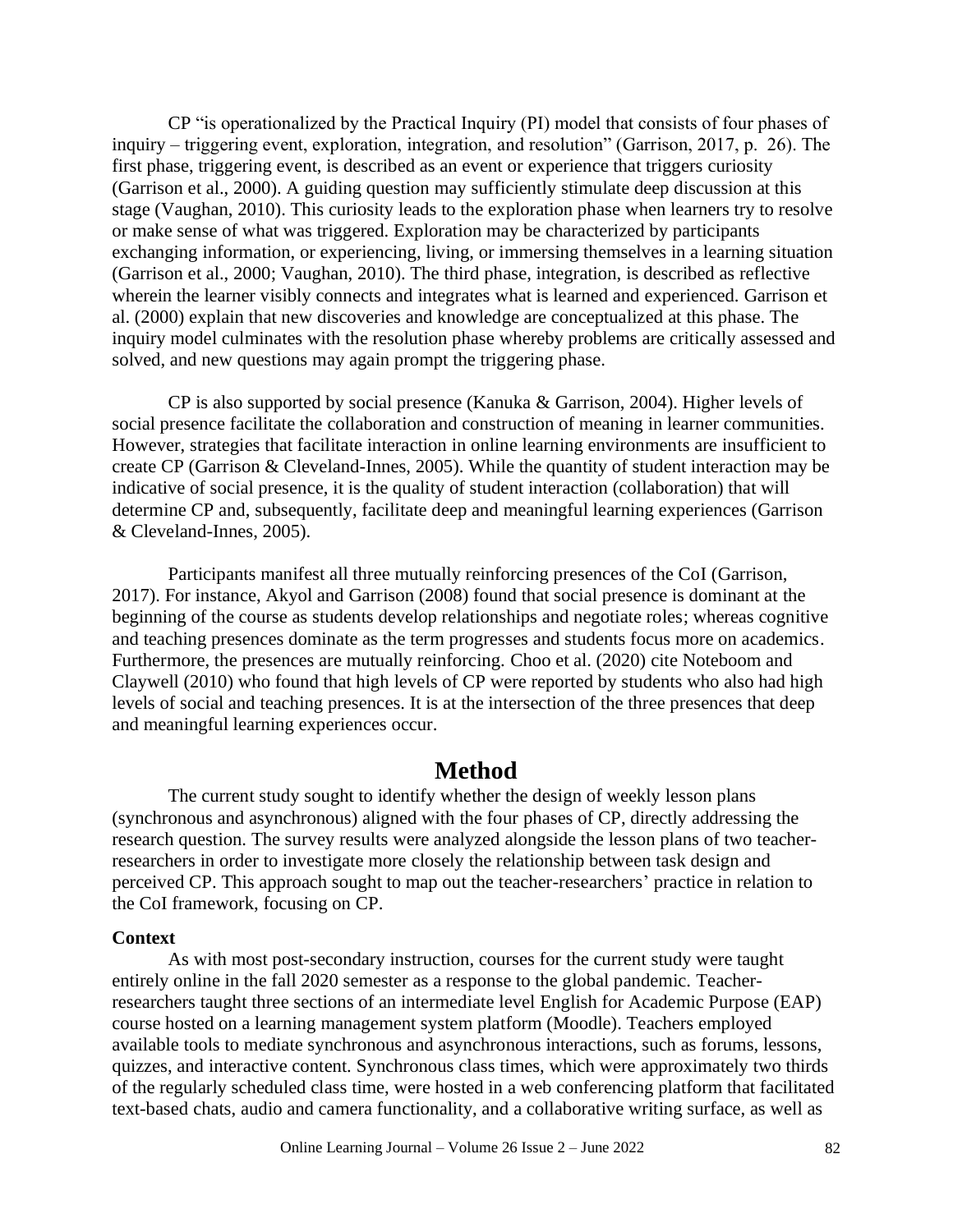desktop sharing capabilities. Asynchronous class times were dedicated primarily to independent work.

Fully online EAP courses presented some unique challenges for teachers as students were not only online, but often distanced geographically. Thus, students logging into a synchronous class from different time zones often resulted in a lack of participation from sleepy learners. Others lacked the confidence to participate in virtual, synchronous lessons with cameras on. Additionally, certain websites that may have been a favoured resource by teachers in face-to-face learning environments were blocked by some countries. Thus, teachers relied more heavily on personally created material. The aforementioned challenges led the teachers to continuously question how to best facilitate their classes in a fully online environment.

To deal with this novel challenge, the teacher-researchers in this case met regularly to discuss task design and facilitation of lesson plans in response to student needs. The teacher of the first iteration of the lesson each week (Wednesday morning, Section D) shared her observations with the other teacher on what worked and what did not. Collaboratively they problem solved, through regular meetings and/ or email exchanges, on how to best (and quickly) improve the task design and facilitation of subsequent iterations (Wednesday afternoons, Section C, and Thursday mornings, Section A). This included small adaptations in task design (e.g., timing, clarifications, instructions, etc.).

#### **Participants**

Participants for this study included the two teacher-researchers  $(n=2)$  and student volunteers from their three sections of intermediate level EAP ( $n = 27$ ). Participation was voluntary and anonymous. Intermediate level EAP courses require a minimum IELTS score of 5.5 to enter and, in this case, classes were capped at 20 students. EAP courses in this context aim to improve students' academic language, research, and learning strategies, thereby preparing them for success in a North American university.

#### **Data Collection Methods / Tools**

At the end of term, teacher-researchers completed an online version of the CoI survey (Arbaugh et al., 2008), extended to include questions related to professional development, course design, and use of digital tools (Appendix A). Similarly, all students in the teacher-researchers' classes were invited to complete a survey as well (Appendix B). The students' version included the original CoI survey questions and was adapted to include additional questions related to demographics, level of comfort and expertise with technology, and the use of digital tools. Surveys were hosted in Qualtrics, an online survey software, to ensure anonymity in the case of student participant volunteers.

Additionally, the teacher-researchers independently completed an itemized table at the end of the term which outlined their lesson plans for seven classes. Each teacher revisited their own teaching materials for these seven classes and first reviewed the overall approach and general components to their lesson before noting the details and specific activities for each. Thus, their tables, moving from general plans to specific, outlined the type of activity, task instructions, the learning context (synchronous or asynchronous), and the community of learners. Note that the CoI was used post-term as an analytical tool for research purposes rather than as a model for designing lesson plans.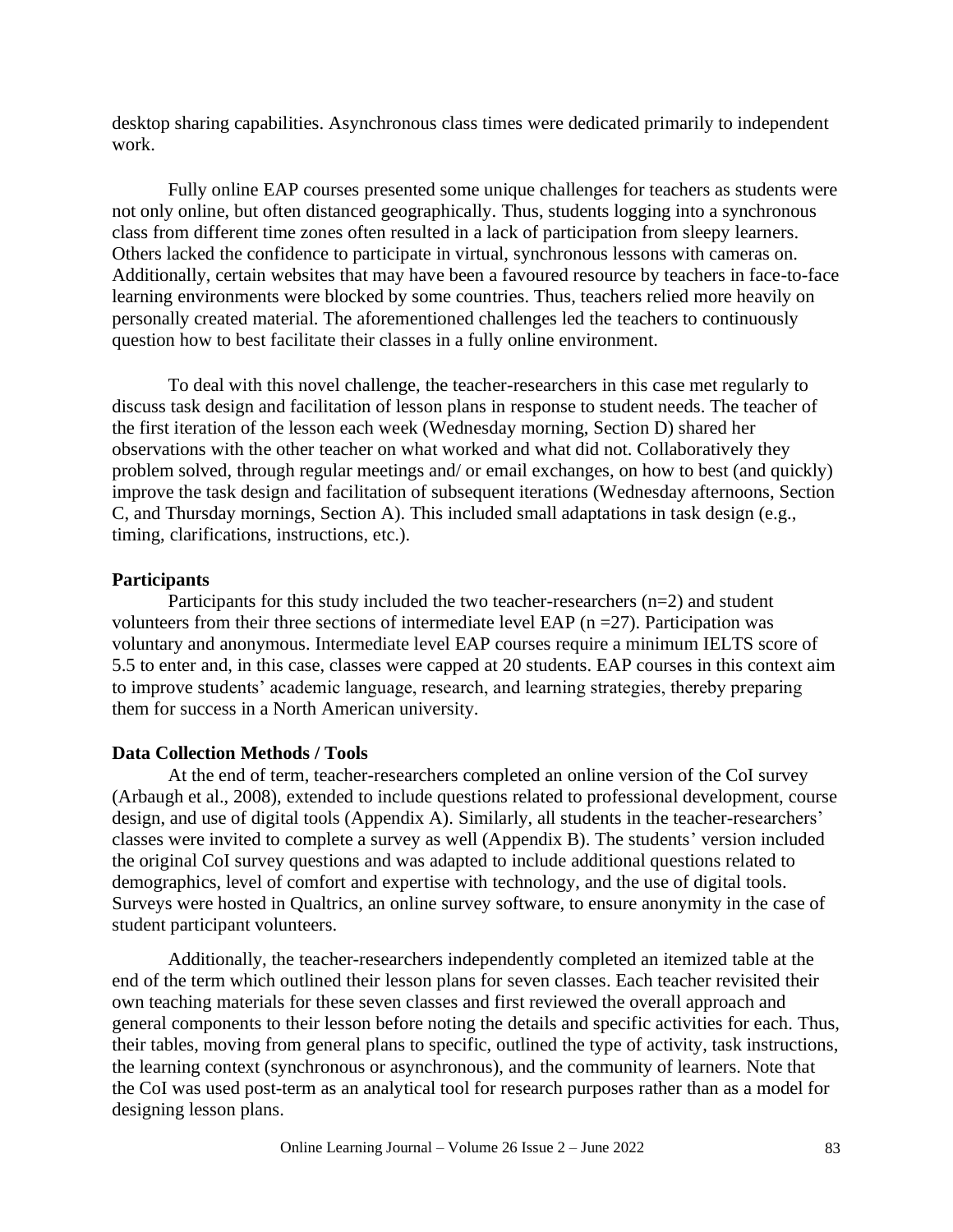#### **Data Analysis**

In order to compare perceived teaching, social, and cognitive presences, both overall and with respect to the individual phases of presences, teacher and student participant responses to the CoI survey were assigned numerical values from *strongly disagree* = 0 to *strongly agree* = 4. As per Arbaugh et al. (2008), the responses were then averaged, both for the three presences in general as well as for the individual phases of each presence. Next, focusing only on CP questions from the CoI survey (Arbaugh et al., 2008), teacher-researchers compared student and teacher responses and the student responses across the three sections.

As part of the analysis, teacher-researchers worked with the itemized tables and compared them for general similarities in approach, task, and instruction from week to week. For example, researchers looked at the two itemized tables for parallels in general task design in terms of timing and sequencing of activities, class discussion, review, breakout room tasks, and main room debrief. Each teacher-researcher reflected on how the main components of the lesson plans aligned with the four phases of CP. Next, the specific activities for one lesson plan, Week 5, were mapped out onto the four phases of CP, triggering event, exploration, integration, and resolution, by each teacher-researcher. Researchers agreed on Week 5 as it was a midpoint in term and so students were, by then, familiar with the format of the weekly lesson plans. These two data sets are discussed separately.

# **Results and Discussion from CoI Survey**

The following results are derived from the 29 participants (27 students and 2 teachers) who volunteered to complete the extended versions of the CoI survey (Appendix A and B). The surveys included 13 questions related to teaching presence, 9 related to social presence, and 12 related to CP (Arbaugh et al., 2008). All results reported below represent averages of all student participants ( $n = 27$ ) and averages of all teacher participants ( $n = 2$ ). This small-scale study helped respond to our research question: How do weekly task design and the facilitation of lesson plans, either synchronously or asynchronously, impact student and teacher perception of CP based on the four phases: triggering event, exploration, integration, and resolution?

#### **Survey Results, Overall**

This section reports on averages of all three sections of students and teachers for teaching, social and cognitive presences (Table 1). Student participants in all three sections (A, C, and D, combined averages) consistently rated their perceived level of teaching presence as *higher* than teacher participants (3.31 vs. 2.85, respectively).

Also, student participants in all three sections and teacher participants (combined averages) rated their perceived level of social presence *similarly* (2.57 vs. 2.61, respectively). Whereas student participants in two sections (A and D) rated their perceived level of CP (2.76 combined average) significantly *lower* than the teacher participant (3.42), the student participants in the third section (C) reported their perceived level of CP as slightly *higher* than the teacher (2.71 vs. 2.67, respectively).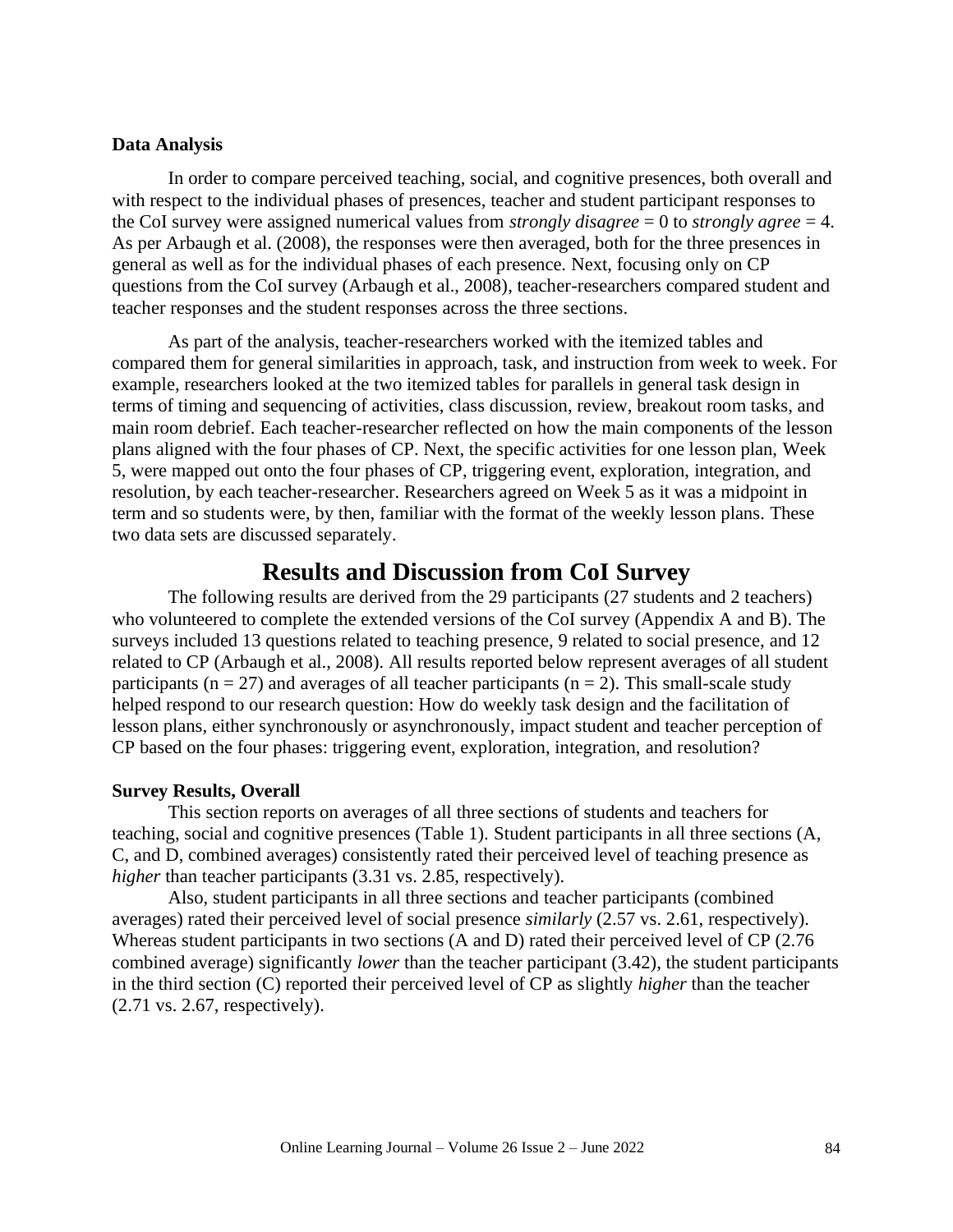#### **Table 1**

|                       | <b>Students</b><br><b>Section A</b> | <b>Students</b><br><b>Section D</b> | <b>Students</b><br><b>Sections</b><br>A & D | <b>Teacher</b><br><b>Sections</b><br>A & D | <b>Students</b><br><b>Section C</b> | <b>Teacher</b><br><b>Section C</b> |
|-----------------------|-------------------------------------|-------------------------------------|---------------------------------------------|--------------------------------------------|-------------------------------------|------------------------------------|
| Teaching              | 3.36                                | 3.45                                | 3.41                                        | 3.31                                       | 3.11                                | 2.38                               |
| presence<br>Social    | 2.62                                | 2.4                                 | 2.51                                        | 2.78                                       | 2.69                                | 2.44                               |
| presence<br>Cognitive | 2.94                                | 2.57                                | 2.76                                        | 3.42                                       | 2.71                                | 2.67                               |
| presence              |                                     |                                     |                                             |                                            |                                     |                                    |

*Averages of Teaching, Social, and Cognitive Presence as Reported by Student and Teacher Participants*

#### **Survey Results and Discussion of Student Perception of CP across Three Sections**

Of note, while the teachers met regularly between teaching their own sections, the Wednesday morning (Section D) and Thursday morning (Section A) courses were taught by the same teacher.

Students in sections of the course who participated in lesson plans during the second (Wednesday afternoon, Section C) and third iterations (Thursday morning, Section A) reported *higher* levels of CP (2.71 and 2.94, respectively) than students who participated in the first iteration on Wednesday morning, Section D (2.57) (Table 1).

Students in sections of the course who participated in lesson plans during the second (Wednesday afternoon, Section C) and third iterations (Thursday morning, Section A) reported *higher* levels of the triggering event, integration, and resolution phases than students who participated in the first iteration on Wednesday morning, Section D (Table 2).

While exploration did not increase across the three iterations, it did increase from Wednesday morning, Section D (2.73) to Thursday morning, Section A (2.98). These sections were taught by the same teacher (Table 2).

#### **Table 2**

*Averages of Student and Teacher Participant Responses to the Four Phases of Cognitive Presence (CP)*

| <b>CP</b> phase |                                  |                                     |                                     |                                             |                                               |                                     |                                    |
|-----------------|----------------------------------|-------------------------------------|-------------------------------------|---------------------------------------------|-----------------------------------------------|-------------------------------------|------------------------------------|
|                 | <b>Features of</b><br>each phase | <b>Students</b><br><b>Section A</b> | <b>Students</b><br><b>Section D</b> | <b>Students</b><br><b>Sections</b><br>A & D | <b>Teacher</b><br><b>Sections A</b><br>$\& D$ | <b>Students</b><br><b>Section C</b> | <b>Teacher</b><br><b>Section C</b> |
| Triggering      | Peak                             |                                     |                                     |                                             |                                               |                                     | 3.0                                |
| Event           | curiosity                        | 2.77                                | 2.33                                | 2.55                                        | 3.67                                          | 2.48                                |                                    |
| Exploration     | Seek answers                     |                                     |                                     |                                             |                                               |                                     |                                    |
|                 | or resolution                    | 2.98                                | 2.73                                | 2.86                                        | 3.67                                          | 2.6                                 | 2.67                               |
| Integration     | Reflect and                      |                                     |                                     |                                             |                                               |                                     |                                    |
|                 | integrate                        | 2.95                                | 2.60                                | 2.78                                        | 3.33                                          | 2.78                                | 2.67                               |
|                 | knowledge                        |                                     |                                     |                                             |                                               |                                     |                                    |
| Resolution      | Critically                       |                                     |                                     |                                             |                                               |                                     |                                    |
|                 | apply and                        | 3.05                                | 2.60                                | 2.83                                        | 3.0                                           | 3.0                                 | 2.33                               |
|                 | solve                            |                                     |                                     |                                             |                                               |                                     |                                    |
|                 | problems                         |                                     |                                     |                                             |                                               |                                     |                                    |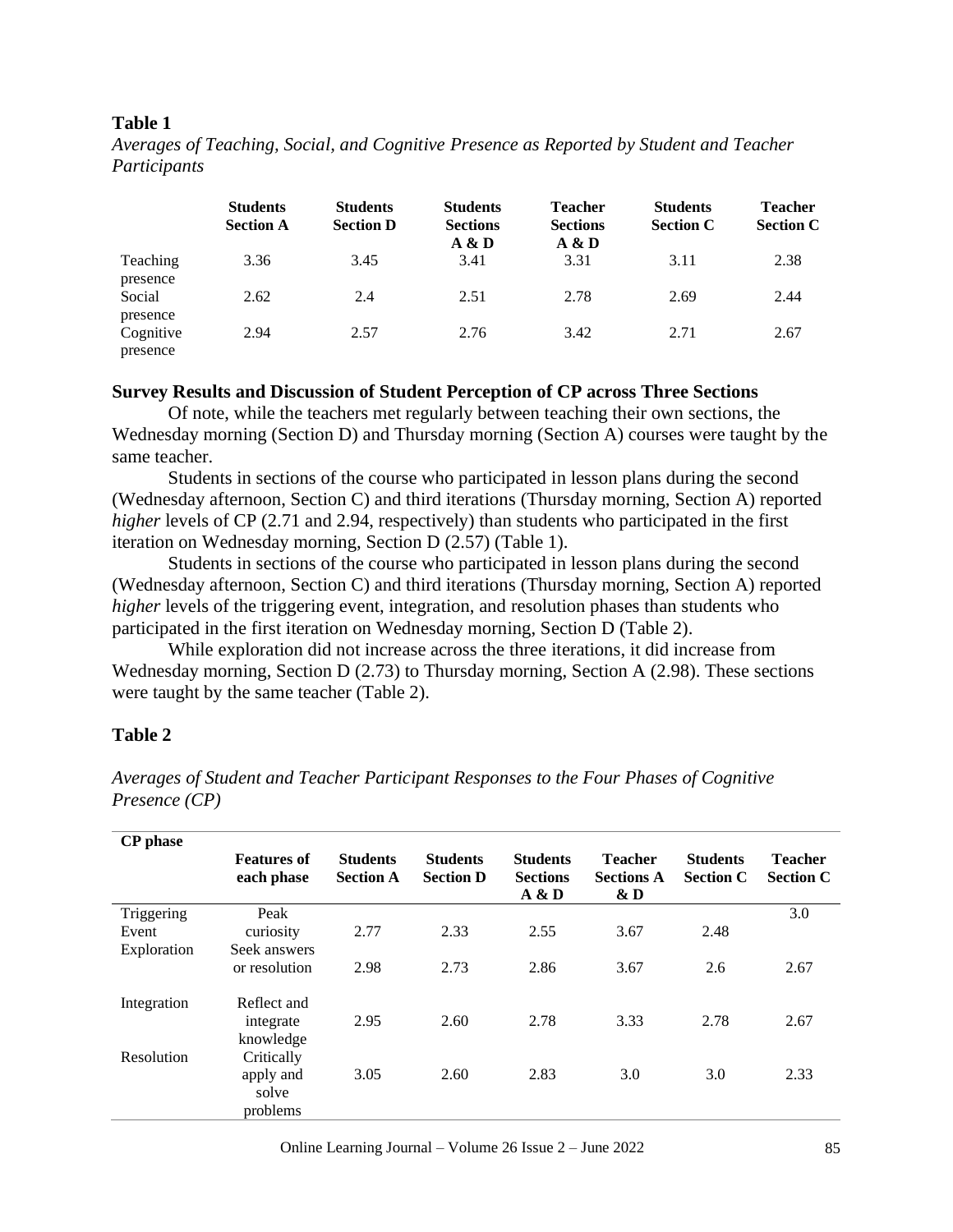Teacher-researchers attribute the increased student perception of CP across the three sections from 2.57 (Section D) to 2.71 (Section C) to 2.94 (Section A) (Table 1) to frequent teacher meetings and discussions. To explain, teacher-researchers met regularly to discuss task design and the facilitation of lesson plans throughout the week. The teacher-researcher of the first iteration shared observations on what worked well after her first class (Section D) and provided suggestions for improvements which were incorporated by the teacher-researcher of the next iteration (Section C). Small adaptations in task design (e.g., timing, clarifications, etc.) may explain improvements in self-reported cognitive presence. This observation seems to be supported by the literature. Garrison (2017), citing several studies, argues that "the design and nature of the task [is] the greatest factor in reaching resolution" (p. 57). Indeed, Garrison and Arbaugh (2007) explain that the design of the task must provide clear directions and all relevant information to learners, and the timing must be designed to move students through the phases of CP. Student participants in the current study reported a combined average of 3.46 with respect to the design and organization phase of teaching presence, suggesting that the students' educational experience is improved as teacher-researchers redesign activities, improve facilitation and course delivery, etc.

Moreover, Bangert (2008) found that teaching presence, particularly the facilitation and direction phase, and social presence were associated with the resolution phase of CP. Similarly, Vaughan et al. (2013) asserts that "of all aspects of the Community of Inquiry framework, the activities of facilitation are the most critical; facilitation manages the overlaps between all three presences and is at the core of the dynamics of a community of inquiry" (p. 46). Thus, teaching presence unifies cognitive and social presences, while social presence facilitates trust and open communication in the learning environment (Vaughan et al., 2013). Students in the current study reported a combined average of 3.24 with respect to the facilitation and direction phase of teaching presence, but only 2.57 for social presence, suggesting that teacher-researchers must pay more attention to activities which develop social presence early in the semester. If students in the current study were not provided sufficient opportunities to develop relationships and trust, and subsequently a sense of belonging, they may not have fully experienced the other presences and meaningful inquiry may not occur. Thus, a lower level of social presence may impact the development of other presences, and, ultimately, the achievement of deep and meaningful learning experiences (Garrison, 2017).

However, research has also revealed that while social presence is dominant in the beginning of a course as learners develop relationships and connections, as the course progresses social presence declines and cognitive and teaching presences increase (Akyol & Garrison, 2008; Vaughan et al., 2013). Students in the current study were surveyed only at the end of the course, which may explain why the overall average across three sections (D, C, and A) of social presence was lower than cognitive and teaching presence (2.57 vs. 2.74 and 3.31, respectively).

#### **Survey Results and Discussion of Student vs. Teacher Perceptions of the Four Phases of Cognitive Presence**

As noted, CP is operationalized by four phases: triggering event, exploration, integration, and resolution. Table 2, above, shows the calculated averages for teachers and students in all sections. Here we discuss the results of the triggering event and exploration phases.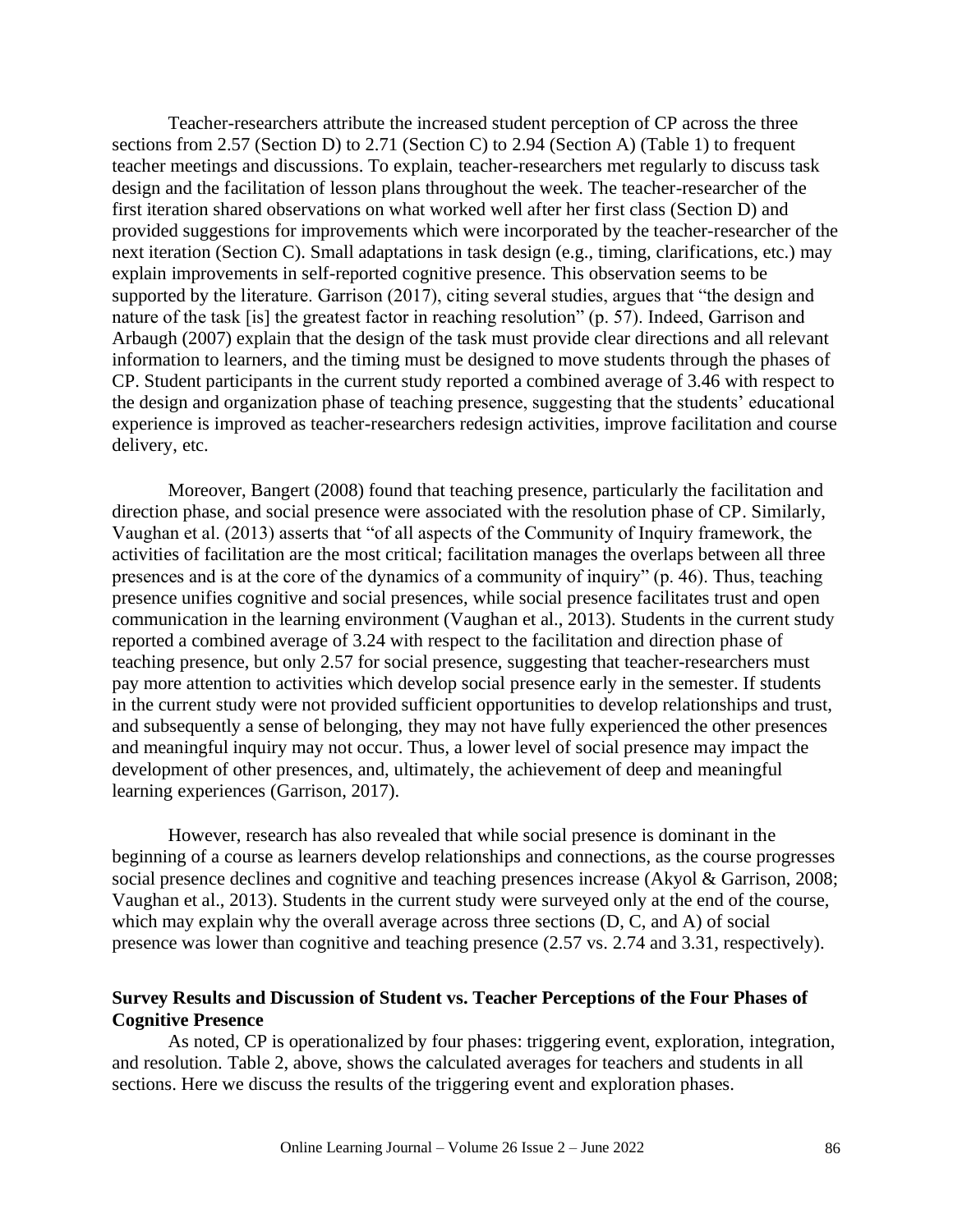**Triggering event phase.** Student participants in all three sections consistently reported their perceived level of CP in the triggering event phase as *lower* than teacher participants.

**Exploration phase.** Student participants in all three sections consistently reported their perceived level of CP in the exploration phase as *lower* than teacher participants.

Sections A & D (2.86 vs. 3.67, respectively)

Section C (2.60 vs. 2.67, respectively)

Teacher participants reported higher levels of CP in the triggering event and exploration phases, suggesting that teachers seemed to overestimate the extent to which students' curiosity was piqued as well as how motivated they were to further explore course topics. The lower reported levels of the triggering event is alarming as this first phase is "crucial to participants taking responsibility and engaging in a true inquiry process" (Vaughan & Garrison, 2005, p. 8). In their comparison of discussions held online vs. face-to-face, Vaughan and Garrison (2005) found that the latter context elicited more triggering events in learners. Participants in Vaughan and Garrison's study explained that they felt more comfortable engaging in discussions in the face-to-face context as "the physical presence provided additional communication cues such as facial expressions and body language" (p. 6). This may be particularly true of second language learners who lack the competence and/or confidence to voice opinions in English, politely interrupt a speaker, express agreement/disagreement, etc. by relying solely on verbal communication without the help of gestures, facial expressions, and so on. Indeed, teacherresearchers of the current study remarked several times over the course of the semester the frustration they felt at some students refusing to turn on cameras and microphones to participate in synchronous, breakout room activities. Additionally, several students expressed their own frustration in post-class reflection activities about their experiences participating in breakout room activities with classmates who refused to turn on microphones and cameras. While teacherresearchers at the time felt they shouldn't push students who may feel uncomfortable in online contexts to do so, in hindsight, this may have contributed to lower experiences of CP. Certainly, these students would have been disadvantaged trying to keep pace with the oral discussions of their classmates by typing responses.

#### **Survey Result and Discussion of Student vs. Teacher Perceptions of the Integration and Resolution Phases**

Table 2, above, shows the calculated averages of perceived CP for teachers and students in all sections. Here we discuss the results of the integration and resolution phases.

**Integration Phase.** Students in Sections A and D (combined averages) reported their perceived level of CP in the integration and phase to be *lower* than the teacher (2.78 vs. 3.33, respectively); whereas, students in Section C reported their perceived levels of integration to be *higher* than the teacher participants (2.78 vs. 2.67, respectively).

**Resolution Phase.** Students in Sections A and D (combined averages) reported their perceived level of CP in the resolution phase to be lower than the teacher (2.83 vs. 3.0, respectively); whereas, students in Section C reported their perceived levels of resolution to be higher than the teacher (3.0 vs. 2.33, respectively).

Sections A  $& D$  (2.55 vs. 3.67, respectively) Section C (2.48 vs. 3.0, respectively)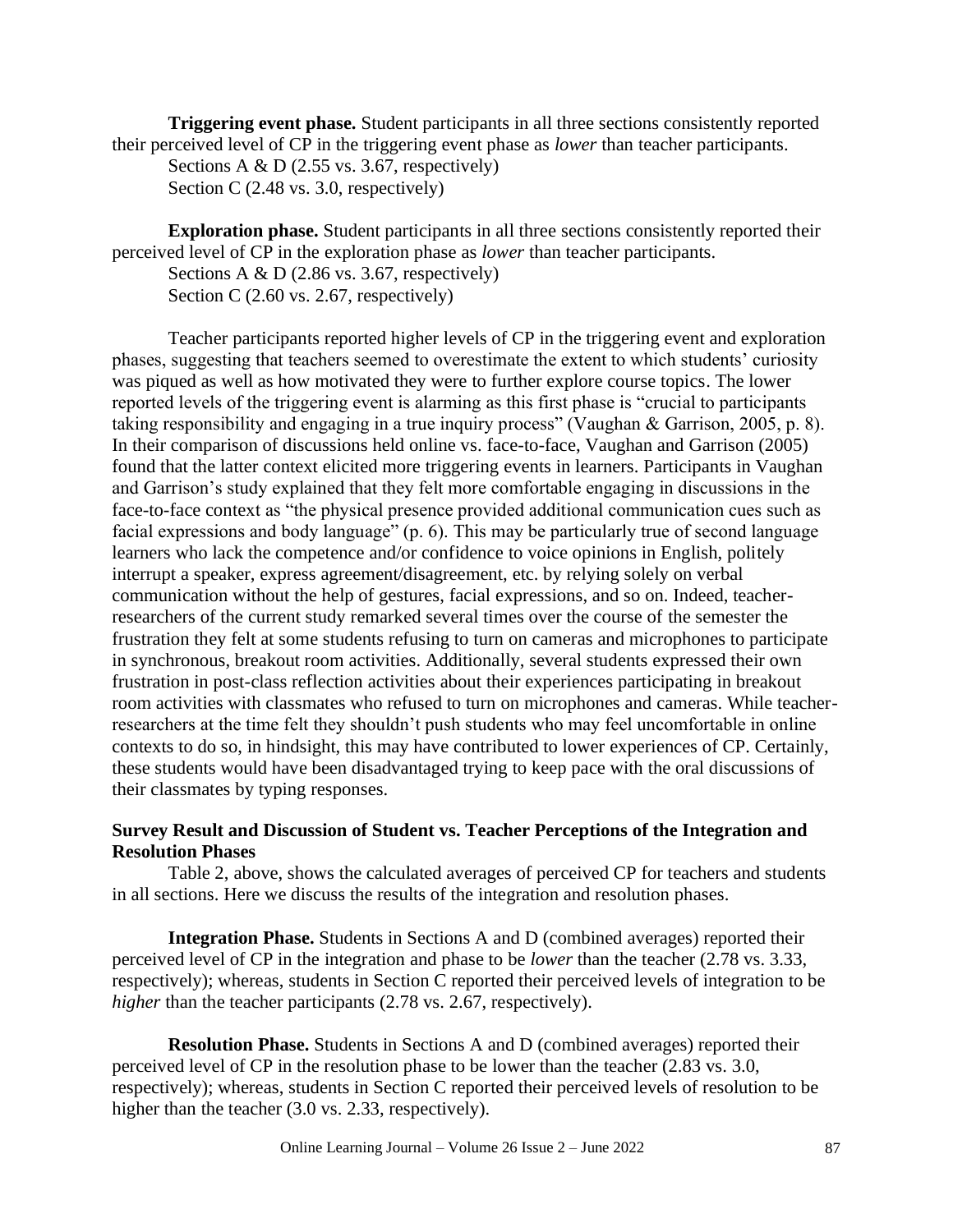**Resolution Phase, Final Question**. Student responses (combined averages) were consistently higher than teachers (3.22 vs. 2.5, respectively) in response to "I can apply the knowledge created in this course to my work or other non-class related activities." This was the highest reported average among student participants in all 12 CP questions.

Teacher-researchers attribute this first finding (integration) to the synchronous nature of the tasks. As previously explained, lesson plans required students to participate in synchronous, breakout room discussions to first explore and then integrate information related to the assigned task. Thus, communication in these synchronous discussions was spontaneous and immediate, as compared to the slower, more reflective nature of asynchronous, written discourse where participants are given time to consider and/or edit responses. As Weigel (2002) notes, integration is encouraged by emphasizing written rather than oral responses within online inquiry. Indeed, Vaughan and Garrison (2005) found a greater number of student comments related to the integration phase in asynchronous, online contexts as compared to face-to-face environments. This can be explained by Newman et al.'s (1997) finding that asynchronous, written communication helps students to make connections between ideas as well as Meyer's (2003) investigation into asynchronous discussion response, wherein students were able to better recognize connections and understand other's ideas.

Teacher-researchers attribute the second finding (resolution) to higher levels of social presence reported by students of Section C (2.69) compared to Sections A and D combined (2.51) (Table 1), suggesting that the established learning environment in Section C helped students feel more at ease. Researchers also speculate that the teacher of Section C may have prompted more frequently.

In comparing teaching presence (3.41 average in Sections A and D vs. 3.11 in Section C) and social presence (2.51 average in Sections A and D vs. 2.69 in Section C) (Table 1) to the resolution phase, we are unable to account for these differences. The only possible explanation, and as explained above, is that resolution in our EAP context does not occur after integration in the weekly lesson plans, but rather later in isolated graded assignments. Anecdotally, this is where we see students beginning to incorporate the underlying skills practiced in the weekly lesson plans as they move from the triggering event to the exploration to the integration phases.

Teacher-researchers attribute the finding from the resolution phase, final survey question to the deliberate design of lesson plan tasks which scaffolded skills necessary in future graded assignments. As previously noted, the researchers argue that the resolution phase of the lesson plans in their EAP class was not the resolution of the problem students were tasked with (triggering event), but rather the knowledge, practice, and application of academic English skills that EAP students are required to demonstrate in graded assignments as measures of learning outcomes.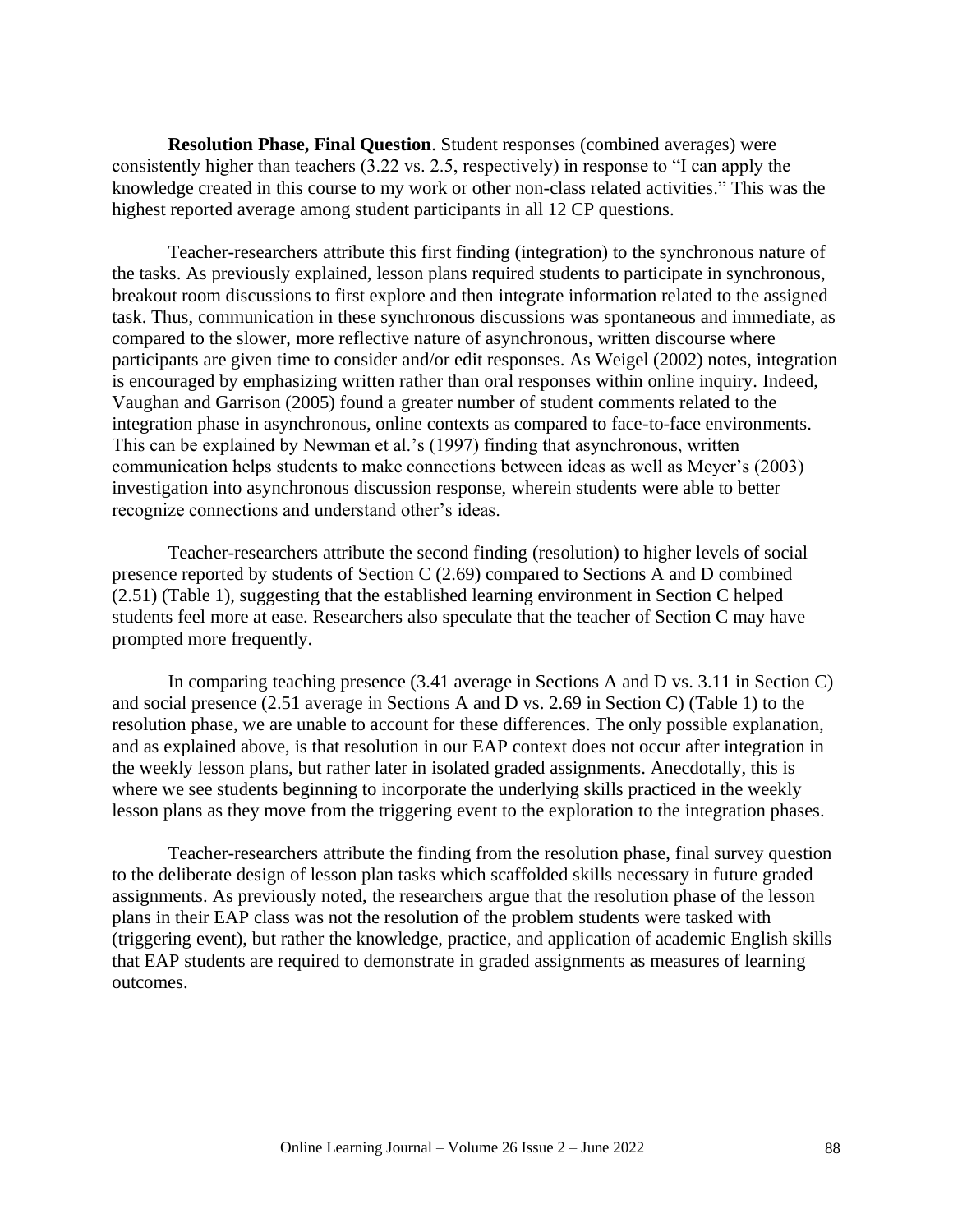# **Results and Discussion from Lesson Plan Analysis**

To interpret the results from the itemized tables, researchers looked at the weekly synchronous and asynchronous practice, called lesson plans. Recall that lesson plans were not designed with the CoI / CP in mind. Rather, lesson plans were initially modified from typical face-to-face classroom activities using the perceived affordances of digital tools as understood at that time.

#### **Lesson Plans, General**

Over the course of the semester, learners completed and participated in lesson plans over seven classes, each lesson consisted of the same general five components: *pre-class reading activities, class discussion, breakout room activities, main room debrief,* and *post-class reflection* (Table 3)*.* 

## **Table 3**

| <b>Activity</b>                       | <b>Description</b>                                                                                                                                                                                                                                                                   | Duration /<br><b>Frequency</b>                                                          |
|---------------------------------------|--------------------------------------------------------------------------------------------------------------------------------------------------------------------------------------------------------------------------------------------------------------------------------------|-----------------------------------------------------------------------------------------|
| 1. Pre-class<br>reading<br>activities | Students completed the following activities in order:<br>1. Apply academic reading strategies<br>2. Answer 'Guided Reading Questions' quiz<br>3. Listen to a 'Chapter Summary video'<br>4. Complete a 'Practice Quiz                                                                 | 7 weeks                                                                                 |
| 2. Class<br>discussion                | Anonymous polls and/or informal questions to review<br>main concepts of the assigned reading and encourage<br>critical thinking                                                                                                                                                      | Weeks $1 - 3$ :<br>approximately<br>five minutes<br>Weeks 4 - 7:<br>15 to 20<br>minutes |
| 3. Breakout<br>room activities        | Students were given a new content source (e.g., listening -<br>TedTalks/YouTube and/or reading - CBC News) and a<br>problem to solve as a team.                                                                                                                                      | Varied,<br>depending on<br>activity.                                                    |
|                                       | Skills practiced: listening, note taking, reading, working<br>in groups (expressing ideas, agreeing/disagreeing politely,<br>turn taking in conversation, various group roles, etc.), as<br>well as academic skills (e.g., citing, referencing, providing<br>support for arguments). |                                                                                         |

*Analysis of Lesson Plans*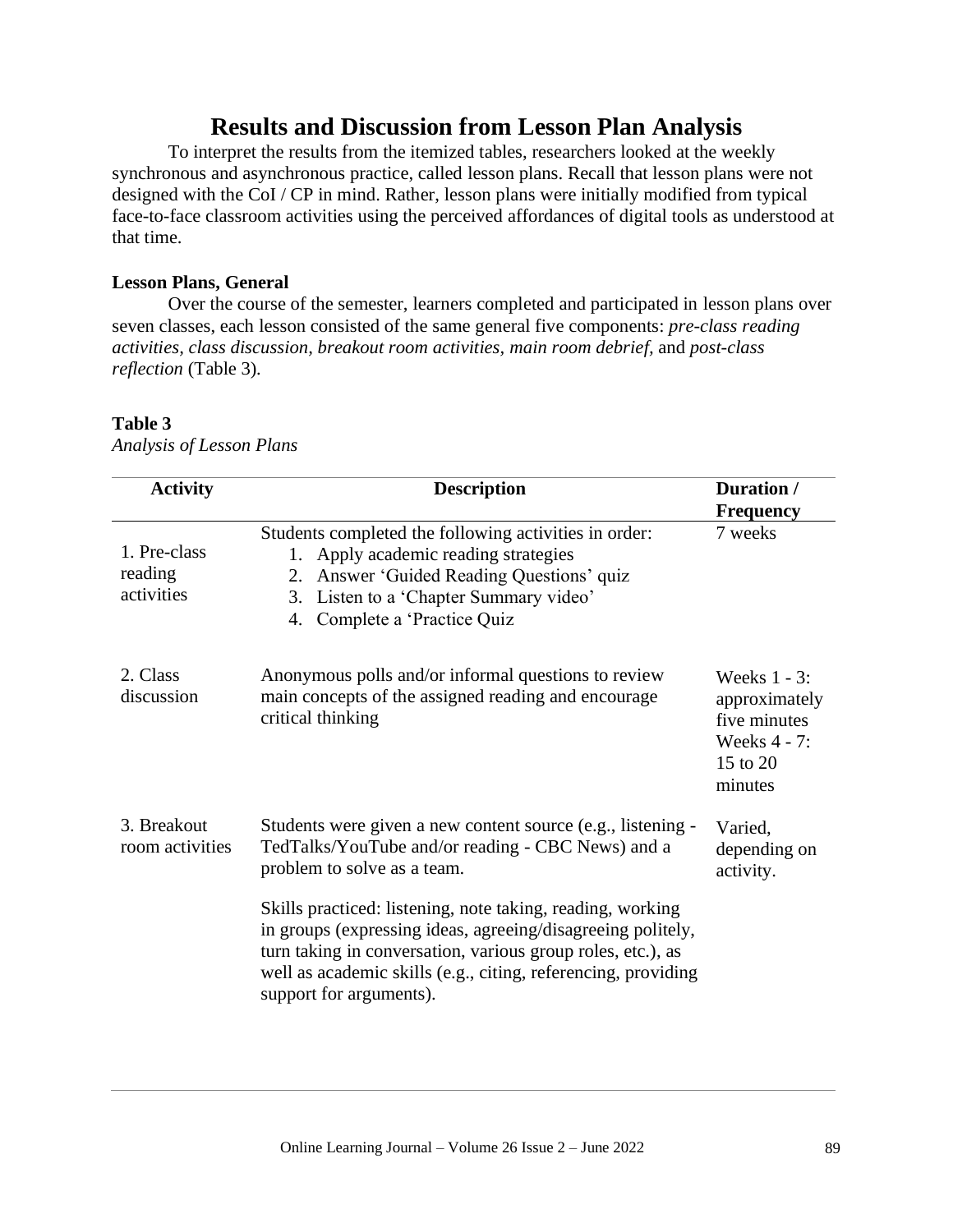| 4. Main room<br>debrief     | A volunteer representative from each breakout room<br>group presented their findings while members of other<br>groups took notes.                                                                                                                                                                                                                                                                                                                                          | Varied,<br>increased in<br>length over<br>the course of<br>the term. |
|-----------------------------|----------------------------------------------------------------------------------------------------------------------------------------------------------------------------------------------------------------------------------------------------------------------------------------------------------------------------------------------------------------------------------------------------------------------------------------------------------------------------|----------------------------------------------------------------------|
|                             | As students' competence and confidence increased,<br>debates and/or follow-up questions became the norm, both<br>teacher- and student-initiated.                                                                                                                                                                                                                                                                                                                           |                                                                      |
| 5. Post-class<br>reflection | Learners completed a post-class reflection activity<br>individually and asynchronously. Following the Rolfe et<br>al. (2001) model of reflection, learners were asked to<br>reflect on and describe their personal synchronous<br>learning experience (i.e., their participation in, and the<br>group dynamics of, synchronous, breakout room<br>activities) and to consider how that experience may<br>inform their future behaviour in synchronous and/or group<br>work. | 7 weeks                                                              |

#### **Lesson Plans, Results and Discussion**

The Practical Inquiry model, which includes four phases, is the means through which CP is operationalized and assessed (Garrison, 2017). Thus, to assess whether the synchronous and asynchronous lesson plans (Table 3) achieved CP, teacher-researchers chose to map Week 5 of the aforementioned five components described above onto the four phases of CP. This section reports on the specifics from Week 5 lesson plan (Table 4) and helps respond to the research question, *How does weekly task design and the facilitation of lesson plans, either synchronously or asynchronously, impact student and teacher perception of CP based on the four phases: triggering event, exploration, integration, and resolution*?

## **Table 4**

*Specific Lesson Plan Activities from Week Five of Seven as Related to the Four Phases of Cognitive Presence (CP)*

| <b>CP</b> phase     |                                                                                                                                                                                                                                                                                                               |
|---------------------|---------------------------------------------------------------------------------------------------------------------------------------------------------------------------------------------------------------------------------------------------------------------------------------------------------------|
|                     | <b>Lesson plan activity</b>                                                                                                                                                                                                                                                                                   |
| Triggering<br>Event | • Class discussion to review the main concepts of the assigned<br>readings (Corrigan, 2019; Zhang & Pickwell-MacPherson, 2019)<br>• Watch and take notes on a YouTube video presenting a first-person<br>account of the need for telesurgery (Demystifying Medicine, 2020)                                    |
| Exploration         | Teacher designates groups as either proponents or opponents of 5G<br>$\bullet$<br>in healthcare.<br>• In breakout rooms, groups must develop a supporting argument,<br>cited in APA style, with a minimum of three pieces of evidence from<br>assigned readings (Corrigan, 2019; Zhang & Pickwell-MacPherson, |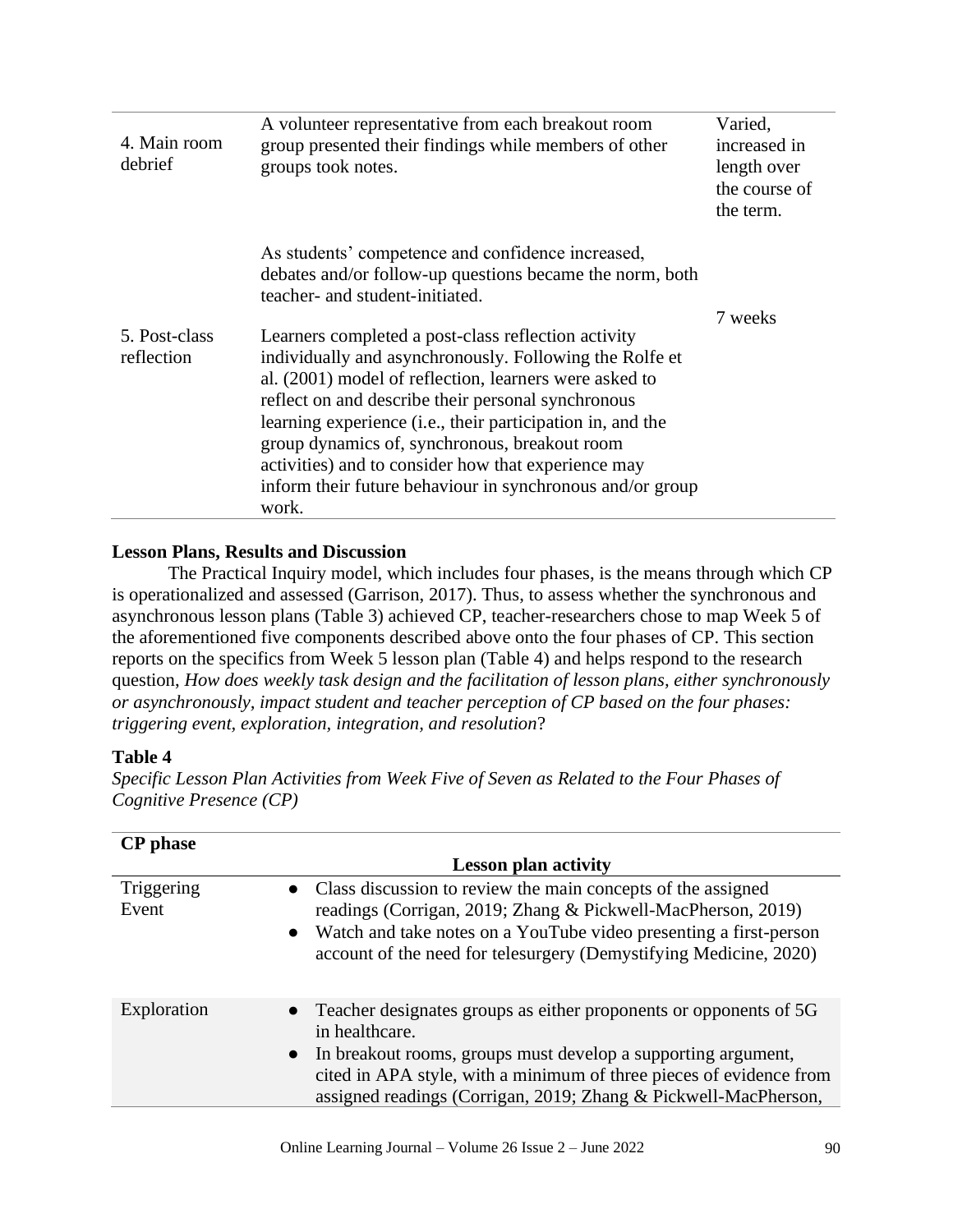|             | 2019) and/or the telesurgery video (Demystifying Medicine, 2020).                                                                                                                                                                                                                                                                                                                                                                                                                                                                                                                                                                      |
|-------------|----------------------------------------------------------------------------------------------------------------------------------------------------------------------------------------------------------------------------------------------------------------------------------------------------------------------------------------------------------------------------------------------------------------------------------------------------------------------------------------------------------------------------------------------------------------------------------------------------------------------------------------|
| Integration | After brainstorming ideas in phase two, students collaborate in<br>$\bullet$<br>breakout rooms to finalize their argument for/against 5G in<br>healthcare.<br>Back in the main room, a representative from each group presents<br>$\bullet$<br>ideas. As he/she is presenting, members from the same group<br>voluntarily elaborate on or clarify ideas by turning on microphones<br>and/or typing in the chat.<br>Members from other, similarly designated groups (i.e., proponent or<br>$\bullet$<br>opponent) also offer and compare ideas.<br>Members from dissimilarly designated groups offer ideas as a<br>$\bullet$<br>debate. |
| Resolution  | Students complete a post-class reflection activity where they reflect<br>$\bullet$<br>on their experience participating in lesson plans. One prompt asks<br>them how they can improve in subsequent weeks, thereby<br>encouraging reflection on any existing issues and the offering of<br>potential solutions.<br>Students are tested on the underlying skills associated with lesson<br>$\bullet$<br>plan activities through formative assessments (e.g., writing<br>assignments, presentations, etc.).                                                                                                                              |

The first phase, the triggering event, typically presents learners with "a dilemma or problem that students could relate to, based on their experience or previous studies" (Garrison, 2017, p. 56). In this phase, the problem is conceptualized. Thus, "the educational processes would include presenting information that generates curiosity and questions" (Garrison, 2017, p. 65). In this case, the assigned readings and asynchronous activities preceding the Week 5 lesson plan discussed the pros and cons of the use of 5G telecommunications in the health sector (Corrigan, 2019; Zhang & Pickwell-MacPherson, 2019). After participating in the class discussion which reviewed the main concepts of the assigned reading, students watched a YouTube video which presented a case study on the need for telesurgery (Demystifying Medicine, 2020). This video built on students' knowledge from the assigned readings and class discussion, and it piqued interest as it was presented in first-person format.

In the second phase, exploration, students search for relevant information and possible solutions to the problem presented in phase one. If working in groups, students are encouraged to explore ideas collaboratively to make sense of new information (Garrison, 2017). As they do so, they must "brainstorm ideas; offer supportive or contradictory ideas and concepts; solicit narratives of relevant perspectives or experiences; and elicit comments or responses as to the value of the information for ideas" (Garrison, 2017, p. 66). In Week 5, students were divided into breakout rooms and were designated the position of proponent or opponent of 5G in healthcare. Student groups were tasked with developing an argument, cited in APA style, which consisted of a minimum of three supporting points from the assigned readings (Corrigan, 2019; Zhang & Pickwell-MacPherson, 2019) and/or the telesurgery video (Demystifying Medicine, 2020).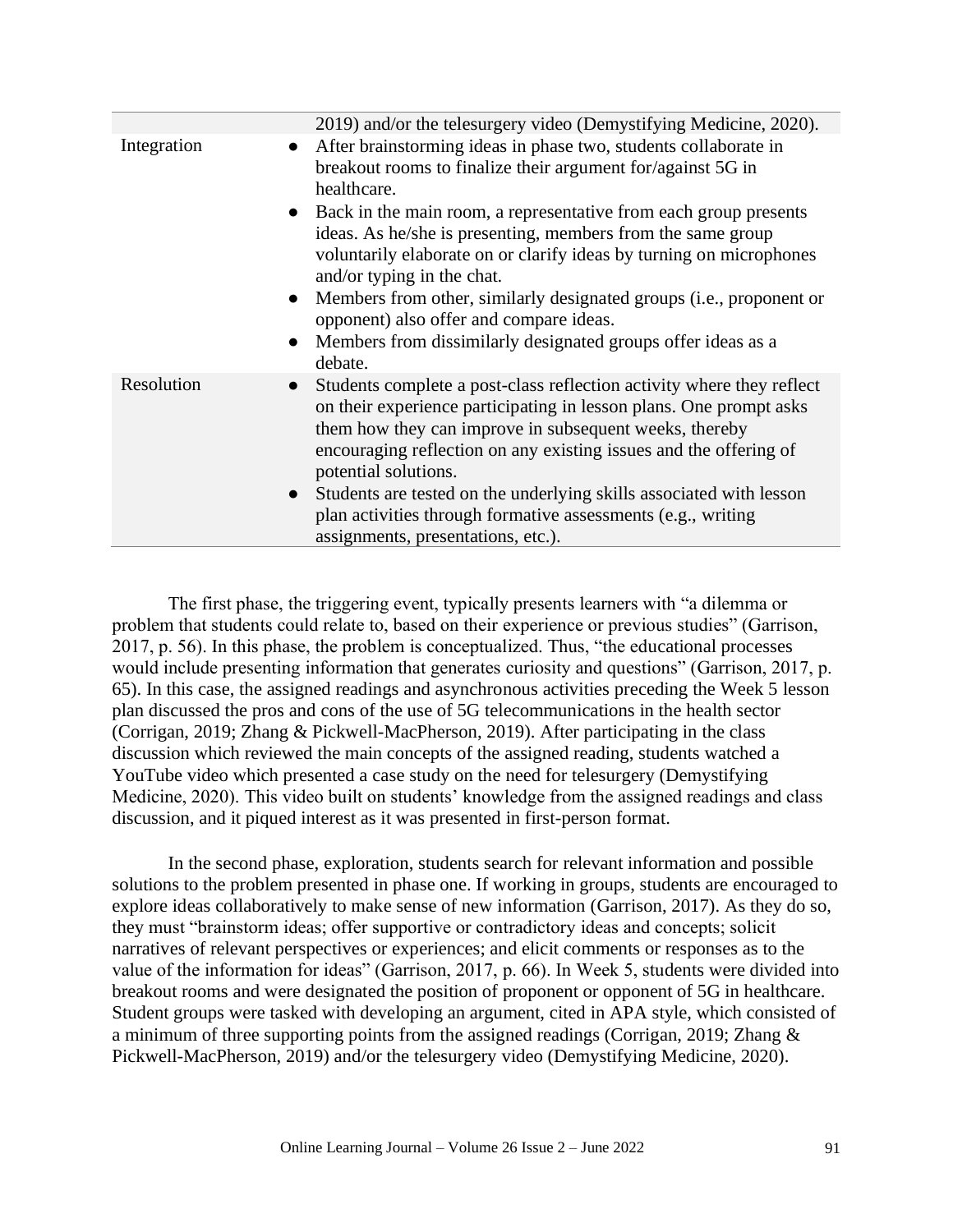The third phase, integration, moves the ideas generated in phase two to a more integrated and developed argument. As students collaborate to develop tentative solutions to the problem presented in phase one, they "integrate information; offer messages of agreement; build on other ideas; provide a rationale or justification; and explicitly offer a solution" (Garrison, 2017, p. 66). Teacher-researchers see this integration phase as overlapping with both the exploration phase (i.e., students collaborate in breakout rooms to first gather and then integrate information to reach a potential solution) and the third and fourth lesson plan steps discussed above. That is, during the weekly lesson plan, students seemed to complete the integration phase in breakout rooms, but later when a group representative was presenting findings to the class back in the main room, members of the same group would often turn on their microphone to elaborate or clarify the ideas presented by the representative or type such messages in the chat. In the specific case of the Week 5, where two groups were designated proponents and two opponents, members of different groups with the same designation chimed in while the representative presented findings, thus collaboratively integrating ideas both within a breakout room group as well as between groups. Additionally, members from groups with different designations offered ideas to contradict their classmates and trigger a debate.

The final phase, resolution, is characterized by offering and testing a potential solution to the problem presented in phase one (Garrison, 2017). However, the teacher-researchers argue that, in EAP, the resolution phase is less about finding a solution to the actual problem presented in the triggering event phase and more about the development of underlying academic and language skills associated with the task, such as collaboration. That is, though the focus of Week 5 was the use of 5G in healthcare, as EAP teachers, we are not concerned with whether our students actually learn about 5G or healthcare; this topic is simply chosen as a means through which to teach English through academic content. Thus, we see this phase as a resolution of issues in terms of required language and skills.

In this modified representation of phase four, the solutions offered are through the postclass reflection activity, where students are provided the opportunity to self-reflect on the inquiry process and collaborative experience (e.g., issues related to group dynamics, their own participation in the group work, etc.). Students are also prompted to reflect on how they can improve in subsequent weeks, thereby improving the conditions necessary for deep and meaningful learning to occur. Indeed, many students wrote that they were dissatisfied with their role and/or performance in group work and vowed to be more active, supportive, etc. in subsequent weeks. The testing of the issue (i.e., underlying skills) occurs through formative assessments in the class (e.g., writing assignments, presentations), where skills, such as citing and referencing, speaking, reading, etc. are formally assessed with feedback provided for future improvement.

# **Limitations**

We recognize the limitations of this small study, namely the small number of participants and the fact that this was a convenience sample. However, we believe that the analysis of lesson plans, a novel approach, provides a meaningful way to investigate the impact of perceived CP and is a move away from text-based analysis used in earlier studies (Garrison et al., 2000; Oriogun et al., 2005; Vaughan & Garrison, 2005). In addition to convenience sampling, we chose to shift our focus from achievement outcomes in relation to all three presences and instead focus primarily on CP. Another limitation of this small study is that not all results from the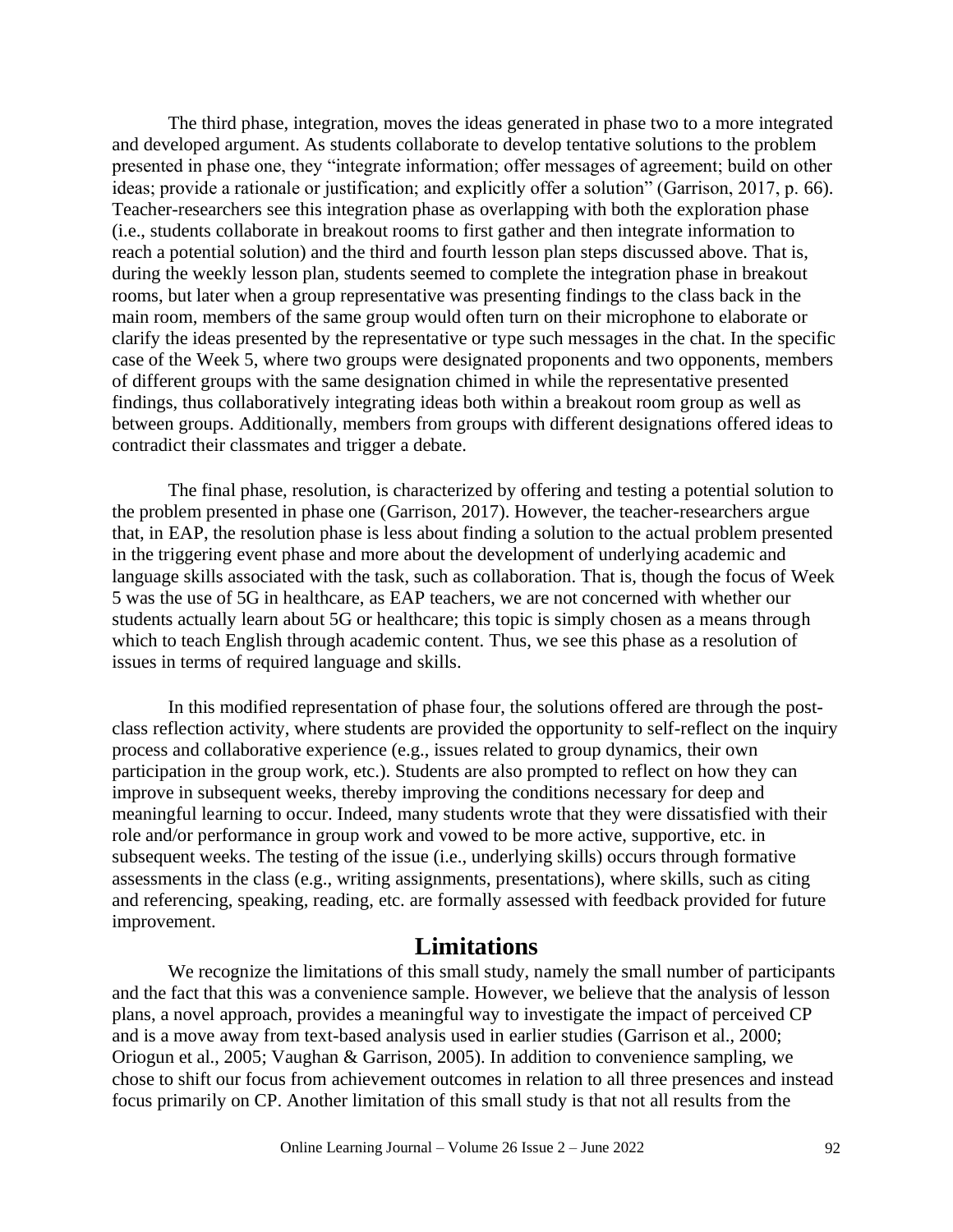survey were analyzed. For example, questions 39 and 40 of the teacher survey asked about hours spent attending professional development workshops and the perceived impact these had on teacher preparation. While not explicitly motivated by the CoI framework, each of the teacherresearchers reported attending more than 10 hours of training and reported that this positively impacted their course design in preparation for fall 2020 teaching. Nevertheless, this was a drastic shift from familiar face-to-face contexts to fully online.

# **Implications**

When a global pandemic forces teachers not versed in online pedagogy to teach fully online, and with very little time, what strategies work best? And what can we learn from these experiences moving forward to improve the design and facilitation of online and blended courses? As Garrison (2017) explains, "the challenge [with e-learning] is to understand how we can create and sustain communities of inquiry that will facilitate developing deep and meaningful approaches to learning" (p. 21).

We argue that the teacher or designer's facilitation of the three presences are what lead to successful CP in our study. This aligns with Vaughan et al.'s (2013) assertion that "of all aspects of the Community of Inquiry framework, the activities of facilitation are the most critical; facilitation manages the overlaps between all three presences and is at the core of the dynamics of a community of inquiry" (p. 46). Similarly, Bonk et al. (2005), in reference to blended learning contexts, suggest that teachers should "know when to shift gears or add new tasks or resources" (p. 564), which Vaughan, et al. (2013) suggest is how CP can be achieved. This is what our study sought to understand, and Garrison et al.'s (2000) practical inquiry model helps researchers identify indicators of CP within each of the four phases.

With respect to "shifting gears" (Bonk et al., 2005), teacher-researchers of the current study make the following suggestions for task design, lesson facilitation, and future research:

At the triggering event phase, teachers can use polls embedded in web conferencing tools, or external polling software, such as Poll Everywhere, as well as external media, such as a first-person account of a topic, to pique curiosity.

At the exploration stage, teachers could prompt or scaffold the activity so that students are more likely to succeed when seeking answers. Additionally, teachers could encourage students to turn cameras and microphones on, particularly in breakout room activities where the teacher is not always present to prompt participation. Inasmuch as possible, this may help to simulate face-to-face interaction. In this way, nonverbal cues can aid in the group discussion.

At the integration stage, synchronous lesson plans could include an additional asynchronous component (e.g., a discussion forum). Potentially, students would participate more in the integration phase if they were afforded more time to respond to classmates and in less risky scenarios (asynchronously) where they can edit their responses before publishing them.

In terms of the resolution stage, teachers could take a step back, particularly in blended and online contexts, and take a macro-level view of the overall plan (i.e., how the skill relates to the overall learning outcomes of the course). When the resolution phase carries over into subsequent, graded activities, the teacher should articulate and make explicit connections for the students of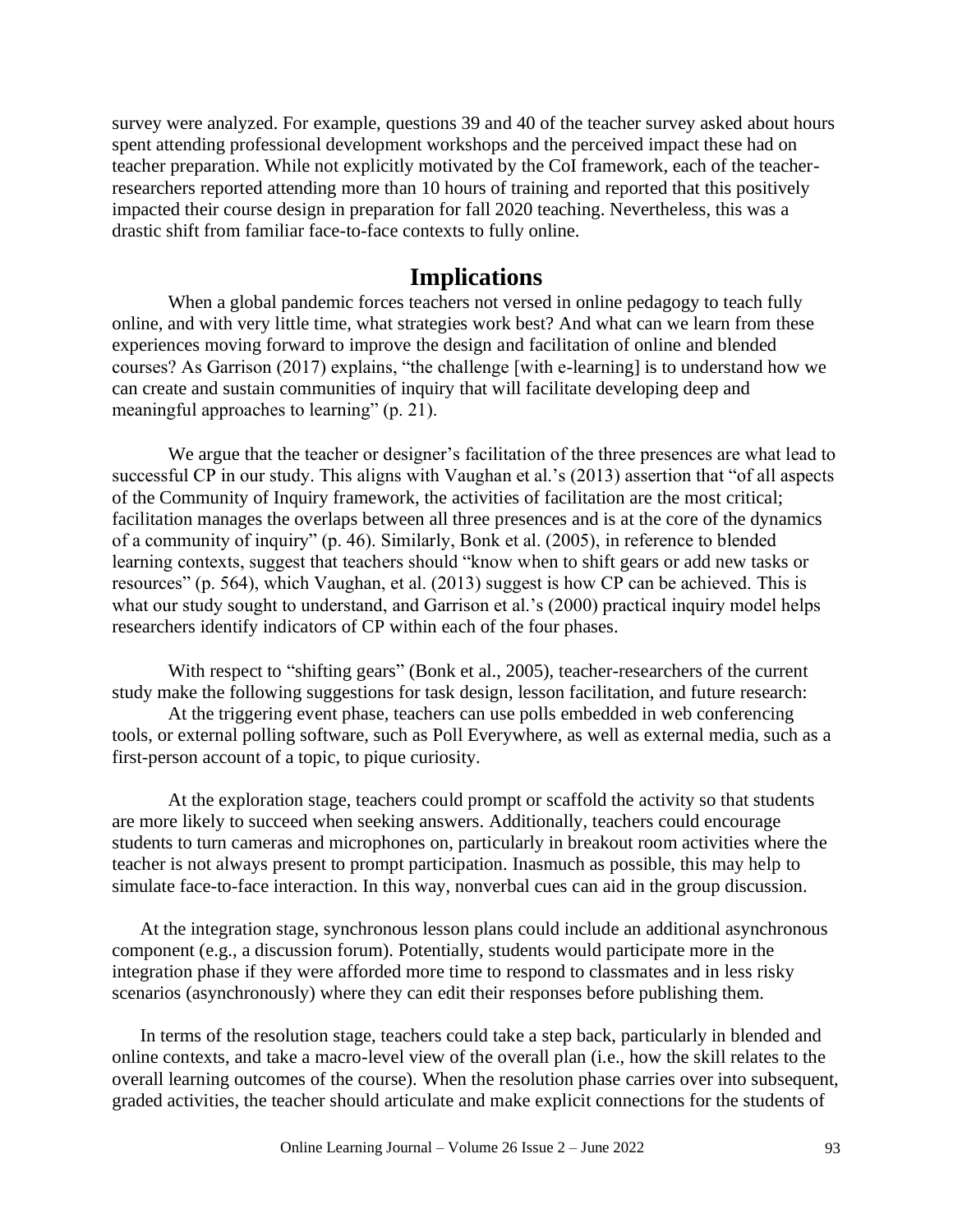the value of practice in lower stakes assignments (e.g., post-class reflections) in relation to performance on higher stakes assignments (e.g., an end-of-term writing assignment).

Generally, teachers are encouraged to devote time early in the semester to activities designed to build student relationships and cohesion (social presence), for example, by carefully matching students according to skill level or interests and facilitating team-building activities and friendly competitions. Additionally, reflection and other academic skills need to be more explicitly taught and modeled.

Future research might consider surveying students closer to the beginning as well as the end of term and comparing perceived reports of the three presences. Also, future research might look for a correlation between perceived CP and achievement of learning outcomes.

## **Conclusion**

This small-scale study surveyed students from three sections of a post-secondary EAP course delivered entirely online in the fall 2020 semester. As well, it analyzed weekly lesson plans through the lens of the four phases of CP. While student participants consistently reported lower levels of CP than teacher participants in the triggering event and exploration phases, results were mixed for the integration and resolution phases. Importantly, student-reported experiences of the triggering event, integration, and resolution phases, increased with each iteration of the lesson plan (i.e., course section), suggesting that task design and facilitation play a major role in students' perceived experience of CP.

Online learning requires new approaches to pedagogy. Yet, with skills, training, and informed design principles, teachers can create rich online learning contexts that stimulate curiosity and the process of inquiry, thereby facilitating cognitive presence. In retrospect, we found the CoI framework a useful model in guiding and fine-tuning our online practice. The CoI framework helps to illuminate the student's perspective of the teaching, social, and cognitive presences, which, in turn, helps teachers and designers to improve learning communities and, ultimately, learning outcomes.

#### **Declarations**

This project received ethics clearance (Project #113192) from the Office of Research Ethics, Carleton University, Ottawa, Canada.

The researchers mitigated any risk or conflict of interest. Student participation was voluntary and anonymous. Data analysis was conducted after final grades were submitted and approved.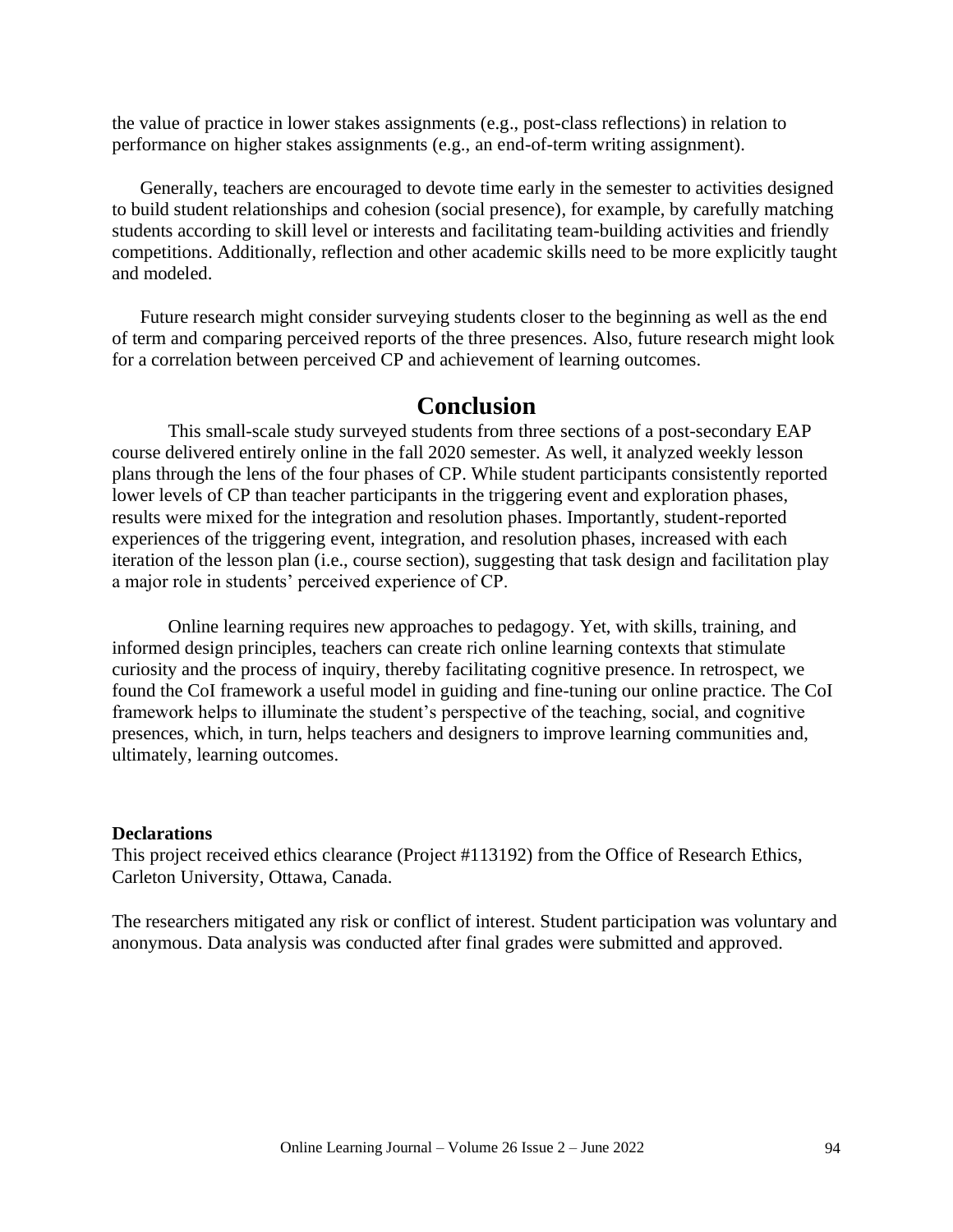# **References**

- Akyol, Z., & Garrison, D. R. (2008). The development of a community of inquiry over time in an online course: Understanding the progression and integration of social, cognitive and teaching presence. *Journal of Asynchronous Learning Networks, 12*(3), 3-22.
- Anderson, T., Archer, W., Garrison, D. R., & Rourke, L. (1999). Assessing social presence in asynchronous text-based computer conferencing. *Journal of Distance Education*, *14*(2), 50-71.
- Arbaugh, J. B., Cleveland-Innes, M., Diaz, S., Garrison, D. R., Ice, P., Richardson, J., Shea, P., & Swan, K. (2008). Developing a community of inquiry instrument: Testing a measure of the Community of Inquiry framework using a multi-institutional sample. *Internet and Higher Education, 11,* 133-136.
- Bangert, A. (2008). The influence of social and teaching presence on the quality of online critical inquiry. *Journal of Computing in Higher Education, 20*(1), 34-61.
- Bonk, C.J., Kim, K-J., & Zeng, T. (2005). *Future directions of blended learning in higher education and workplace learning settings,* 550-567. [https://publicationshare.com/c39-](https://publicationshare.com/c39-Bonk,-Kim,-and-Zeng-on-Future-Directions-Bonk,-Kim,-and-Zeng-updated.pdf) [Bonk,-Kim,-and-Zeng-on-Future-Directions-Bonk,-Kim,-and-Zeng-updated.pdf](https://publicationshare.com/c39-Bonk,-Kim,-and-Zeng-on-Future-Directions-Bonk,-Kim,-and-Zeng-updated.pdf)
- Chaiklin, S. & Lave, J. (Eds.) (1996). *Understanding practice: Perspectives on activity and context*. Cambridge, UK: Cambridge University Press.
- Choo, J., Bakir, N., Scagnoli, N. I., Boreum, J., & Tong, X. (2020). Using the Community of Inquiry framework to understand students' learning experience in online undergraduate business courses. *TechTrends, 64*, 172-181.
- Corrigan, D. (2019). St. Louis group pushes back over privacy and health concerns of the 5G industrial revolution. *Gateway Journalism Review, 48*(355).
- Dede, C. (2010). Comparing frameworks for 21st century skills. In J. Bellanca & R. Brandt (Eds.), *21st century skills: Rethinking how students learn* (pp. 51–76). Solution Tree Press.
- Dewey, J. (1896). The reflex arc concept in psychology. *Psychological Review, 3,* 357–370.
- Demystifying Medicine. (2020, February 18). *The fluidity of telesurgery* [Video]. YouTube. <https://www.youtube.com/watch?v=CWOuNC12IaI>
- Garrison, D. R. (2017). *E-Learning in the 21st century: A Community of Inquiry framework for research and practice* (3rd edition). Routledge.
- Garrison, D. R., Anderson, T., & Archer, W. (2000). Critical inquiry in a text-based environment: Computer conferencing in higher education. *The Internet and Higher Education, 2*(2-3), 87-105.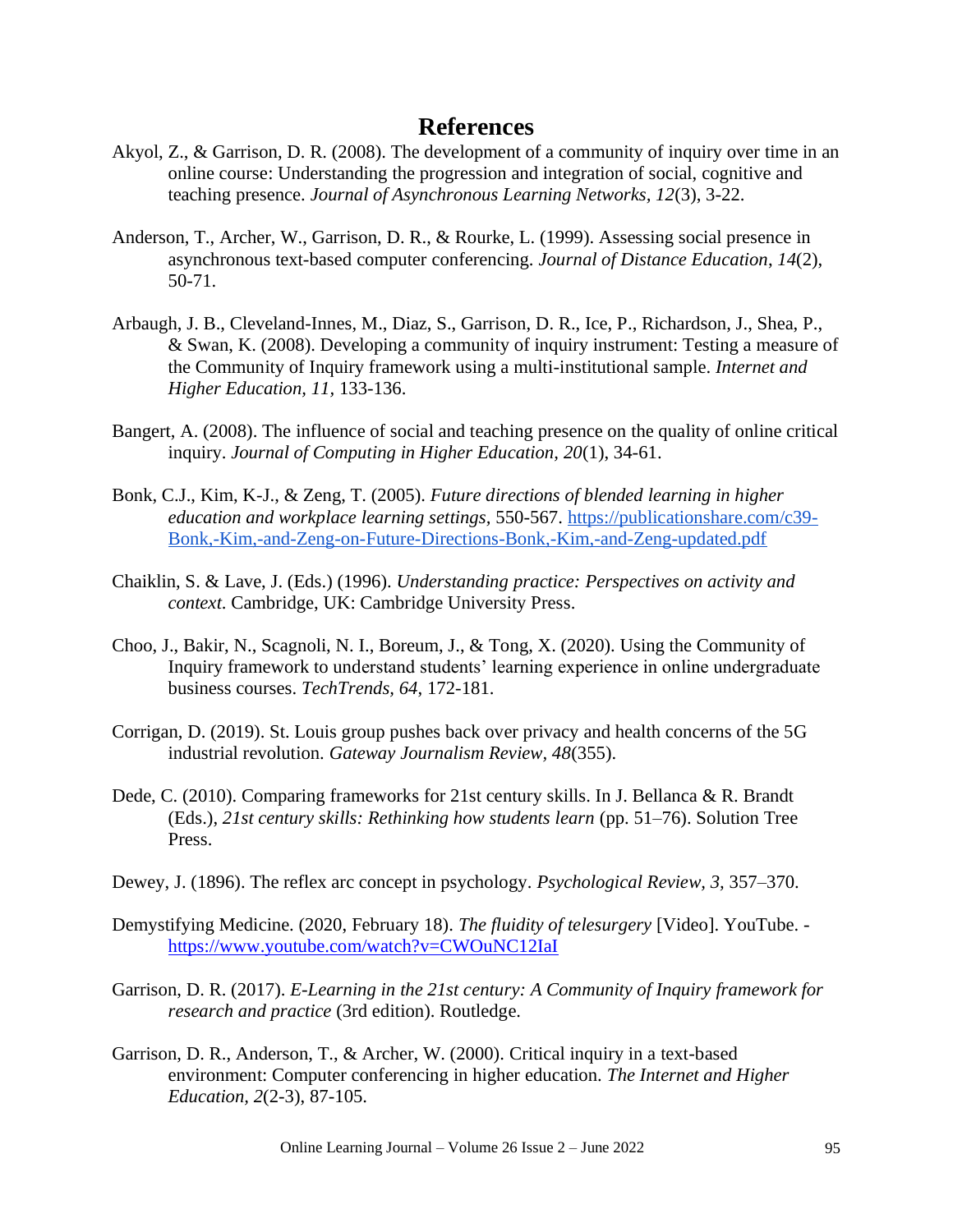- Garrison, D. R., Anderson, T., & Archer, W. (2001). Critical thinking, cognitive presence and computer conferencing in distance education. *American Journal of Distance Education, 15*(1), 7-23.
- Garrison, D. R., & Arbaugh, J. B. (2007). Researching the community of inquiry framework: Review, issues, and future directions. *The Internet and Higher Education, 10*(3), 157- 172).
- Garrison, D. R., & Cleveland-Innes, M. (2005). Facilitating cognitive presence in online learning: Interaction is not enough. *American Journal of Distance Education, 19*(3), 133- 148.
- Hartwick, P. L. (2018). *Exploring the affordances of online learning environments: 3DVLES and ePortfolios in second language learning and teaching.* [Doctoral dissertation, Carleton University]. <https://doi.org/10.22215/etd/2018-13270>
- Hartwick, P., & Fox, J. (Forthcoming). Social theories and transdisciplinarity: Reflections on the learning potential of three technologically mediated learning spaces. In J. Fox  $\& N$ . Artemeva (Eds.), *Reconsidering context in language assessment: Transdisciplinary perspectives, social theories, and validity*. New York, NY: Routledge.
- Kanuka, H., & Garrison, D. R. (2004). Cognitive presence in online learning. *Journal of Computing in Higher Education, 15*(2), 21-39.
- Lantolf, J. P., & Thorne, S. L. (2007). *Sociocultural theory and the genesis of second language development*. Oxford: Oxford University Press.
- Lave, J. (1996). The practice of learning. In S. Chaiklin & J. Lave (Eds.), *Understanding practice: Perspectives on activity and context*, (pp. 3-31). Cambridge, UK: Cambridge University Press.
- Meyer, K. A. (2003). Face-to-face versus threaded discussions: The role of time and higher-order thinking. *Journal of Asynchronous Learning Networks, 7*(3), 55 – 65.
- Noteboom, J. T., & Claywell, L. (2010). Student perceptions of cognitive, social, and teaching presence. In *26th Annual Conference on Distance Teaching and Learning, USA*.
- Oriogun, P. K., Ravenscroft, A., & Cook, J. (2005). Validating an approach to examining cognitive engagement within online groups. *The American Journal of Distance Education, 19*(4), 197-214.
- Rolfe, G., Freshwater, D., Jasper, M. (2001) *Critical reflection in nursing and the helping professions: A user's guide.* Palgrave Macmillan.
- van Lier, L. (2000). From input to affordance: Social-interactive learning from an ecological perspective. In J. R. Lantolf (Ed.), *Sociocultural theory and second language learning* (pp. 245-259). Oxford University Press.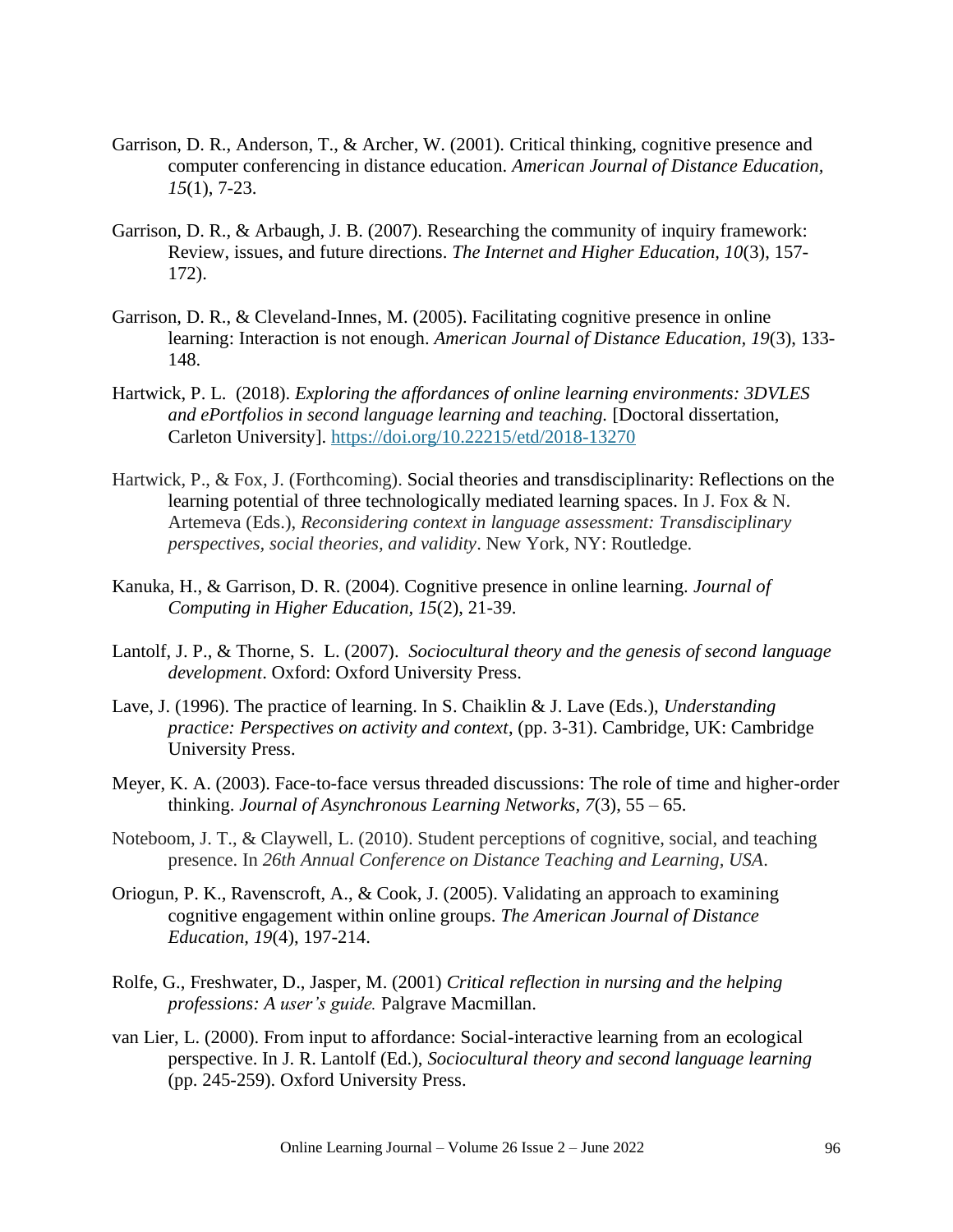- Vaughan, N. D. (2010). A blended community of inquiry approach: Linking student engagements and course redesign. *Internet and Higher Education 13*, 60-65.
- Vaughan, N., Cleveland-Innes, M., & Garrison, D. (2013). *Teaching in blended learning environments: Creating and sustaining communities of inquiry.* AU Press.
- Vaughan, N., & Garrison, D. R. (2005) Creating cognitive presence in a blended faculty development community. *The Internet and Higher Education, 8*(1), 1-12.
- Vygotsky, L. S. (2012). *Thought and Language* (pp. 13-59). The MIT Press. Original work published in 1934.
- Weigel, V. B. (2002). *Deep learning for a digital age: Technology's untapped potential to enrich higher education*. Jossey-Bass.
- Zhang, Y., & Pickwell-Macpherson, E. (2019). Editorial: 5G-based mHealth bringing healthcare convergence to reality. *IEEE Reviews in Biomedical Engineering, 12*, 2–3.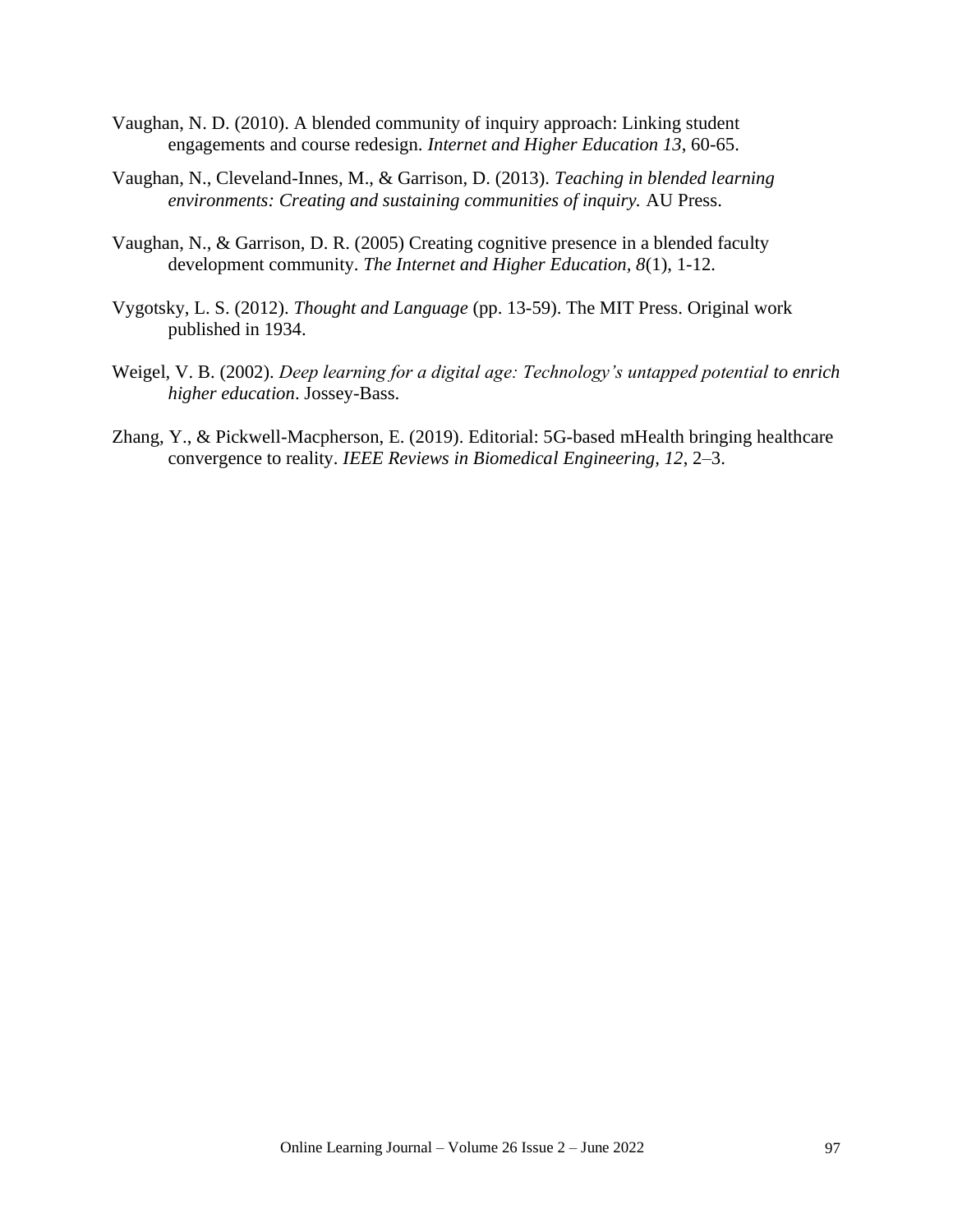# **Appendix A Teacher Survey**

1-3 demographic information

#### *Teaching Presence*

*Design & Organization*

4. As the instructor, I clearly communicated important course topics.

5. As the instructor, I clearly communicated important course goals.

6. As the instructor, I provided clear instructions on how to participate in course learning activities.

7. As the instructor, I clearly communicated important due dates/time frames for learning activities.

#### *Facilitation*

8. As the instructor, I was helpful in identifying areas of agreement and disagreement on course topics that helped me to learn.

9. As the instructor, I was helpful in guiding the class towards understanding course topics in a way that helped me clarify my thinking.

10. As the instructor, I helped to keep course participants engaged and participating in productive dialogue.

11. As the instructor, I helped keep the course participants on task in a way that helped me to learn.

12. As the instructor, I encouraged course participants to explore new concepts in this course.

13. As the instructor, my actions reinforced the development of a sense of community among course participants.

#### *Direct Instruction*

14. As the instructor, I helped to focus discussion on relevant issues in a way that helped me to learn.

15. As the instructor, I provided feedback that helped me understand my strengths and weaknesses relative to the course's goals and objectives.

16. As the instructor, I provided feedback in a timely fashion.

## *Social Presence*

*Affective expression*

17. As students got to know other course participants, it gave them a sense of belonging in the course.

18. Students were able to form distinct impressions of some course participants.

19. Online or web-based communication is an excellent medium for social interaction.

#### *Open Communication*

20. Students felt comfortable conversing through the online medium.

- 21. Students felt comfortable participating in the course discussions.
- 22. Students felt comfortable interacting with other course participants.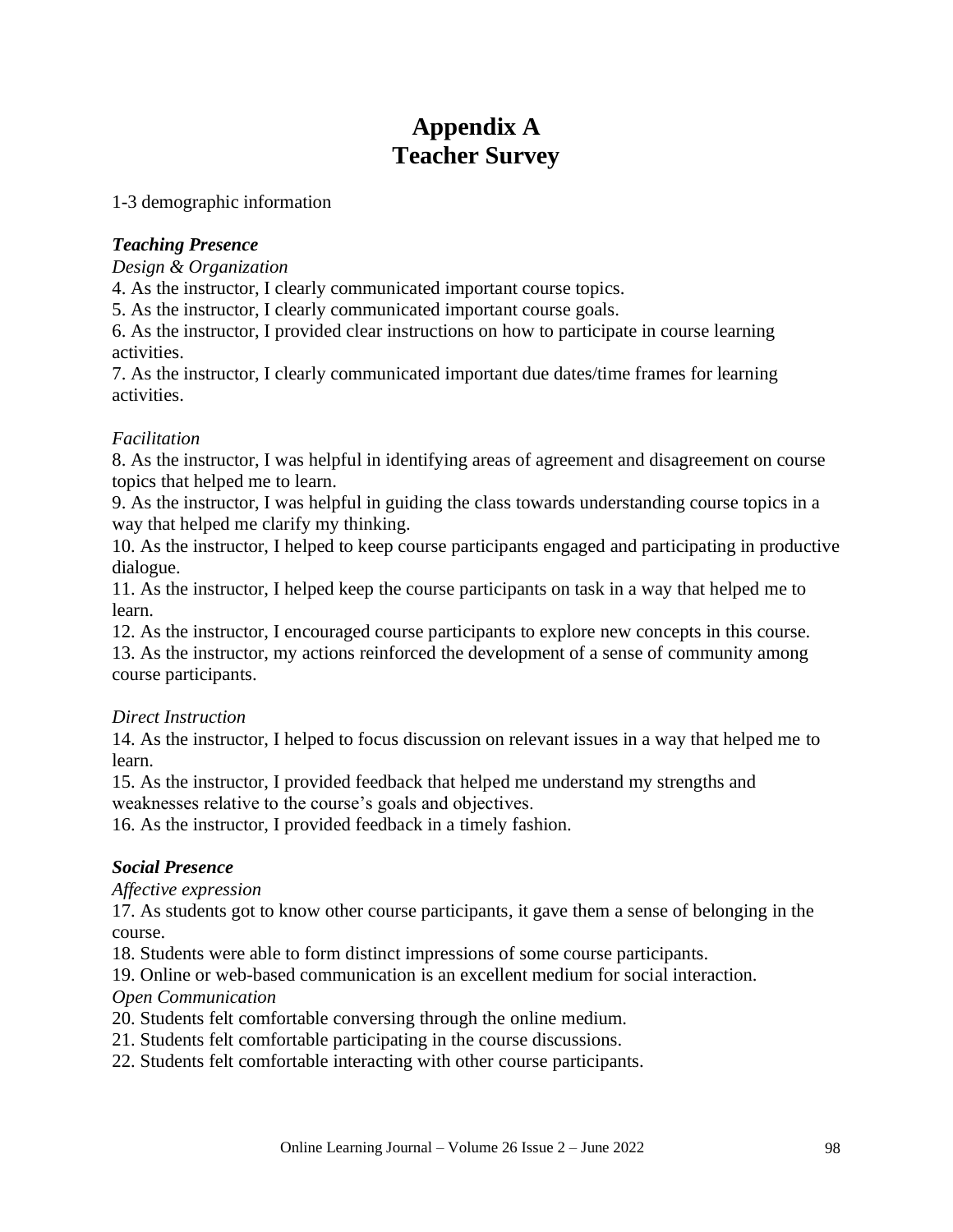### *Group Cohesion*

23. Students felt comfortable disagreeing with other course participants while still maintaining a sense of trust.

24. Students felt that their point of view was acknowledged by other course participants.

25. Online discussions helped students to develop a sense of collaboration.

### *Cognitive presence*

#### *Triggering event*

26. Problems posed increased student interest in course issues.

27. Course activities piqued student curiosity.

28. Students felt motivated to explore content related questions.

#### *Exploration*

29. Students utilized a variety of information sources to explore problems posed in this course. 30. Brainstorming and finding relevant information helped students resolve content related questions.

31. Online discussions were valuable in helping students appreciate different perspectives.

#### *Integration*

32. Combining new information helped students answer questions raised in course activities.

33. Learning activities helped students construct explanations/solutions.

34. Reflection on course content and discussions helped students understand fundamental concepts in this class.

#### *Resolution*

35. Students can describe ways to test and apply the knowledge created in this course.

36. Students have developed solutions to course problems that can be applied in practice.

37. Students can apply the knowledge created in this course to their work or other non-class related activities.

#### *Additional questions*

38. For the purposes of this research, synchronous learning is defined as a learning activity that is designed for students to engage in together and at the same time via text, voice, or chat and in the same online environment. Whereas, asynchronous learning is defined as a learning activity that is designed for students to complete independently and on their own schedule. These activities may occur in the online environment used for synchronous activities, but students are not expected to be engaged together and at the same time.

39. In preparation to move to a fully online teaching practice for the Fall 2020 term, please indicate how many professional development workshops you attended as offered by the university, the unit, or outside webinars, such as those offered by Contact North.

40. What impact did these workshops have in preparing you to teach this fall, especially in terms of the choice of tools and decision as to how much time to teach synchronously or asynchronously?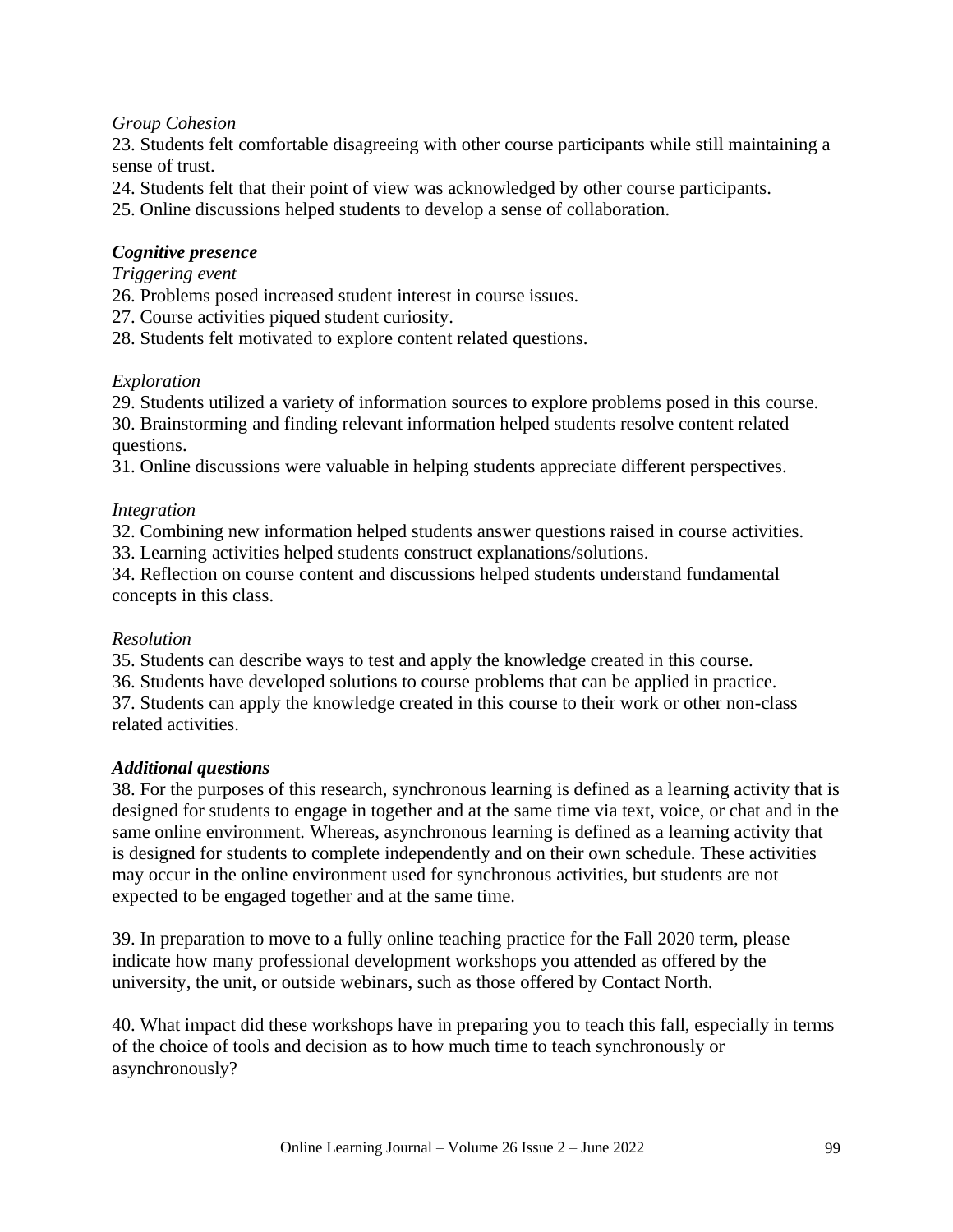41. For each "normally" scheduled 3 hour class, students and teachers were online synchronously for approximately:

42. On average, how many hours / week (outside of class time) did you expect students to be online participating in assigned ESLA activities?

43.Which types of activities did you assign to students to complete online? (check all that apply)

44. Of the activities indicated above, which three did you assign most often?  $(1 = \text{most often})$ 

45. Which of the following web conferencing tools did you use? (check all that apply)

46. What did you use web conferencing tools for in your ESLA class? (check all that apply)

# **Appendix B Student Survey**

## **Teaching Presence**

- 1. Consent
- 2. Yes/ no to proceed with online survey
- 3. I am a student of (section)
- 4. I am (age)
- 5. My first language is
- 6. I am comfortable trying new technology
- 7. I would rate my level of computer expertise as
- 8. My experience learning with technology, such as chat forums is
- 9. I use social networking sites, like WeChat, Facebook, Instragram, TikTok, \_\_\_hours per day
- 10. For my classes I mostly use (desktop, laptop, tablet)

11. When I am participating with other students and/or my teacher on a video conference call, I have my camera on.

## *Design & Organization*

- 12. The instructor clearly communicated important course topics.
- 13. The instructor clearly communicated important course goals.
- 14. The instructor provided clear instructions on how to participate in course learning activities.
- 15. The instructor clearly communicated important due dates/time frames for learning activities.

## *Facilitation*

16. The instructor was helpful in identifying areas of agreement and disagreement on course topics that helped me to learn.

17. The instructor was helpful in guiding the class towards understanding course topics in a way that helped me clarify my thinking.

18. The instructor helped to keep course participants engaged and participating in productive dialogue.

19. The instructor helped keep the course participants on task in a way that helped me to learn.